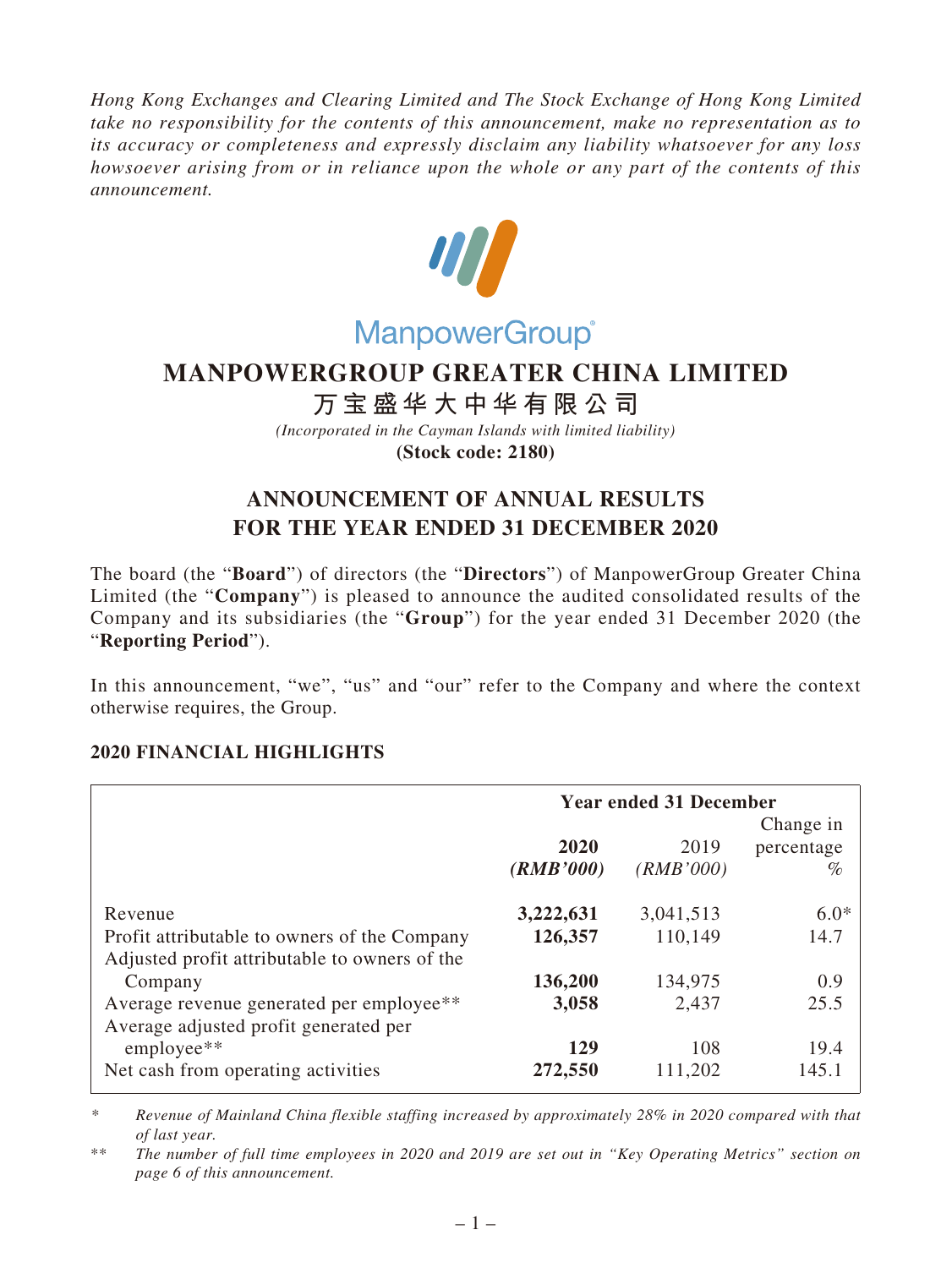## **BUSINESS REVIEW**

The COVID-19 outbreak is one of many events that have made 2020 a year like no other. With a worldwide pandemic, slowing global economic growth, and complex trade and geopolitical uncertainties, 2020 has brought many challenges that were unprecedented in recent history. Despite the difficult market environment, with the great effort of the management team and all employees, the Group's business continued its growth trend both in revenue and in net profit, and recorded strong growth in the flexible staffing business especially in Mainland China for the Reporting Period, which demonstrated the successful strategy and execution of the "All-in-Staffing" strategy.

Compared with the strong momentum in the Mainland China and positive growth in Taiwan, the business in Hong Kong was more negatively impacted from COVID-19 both on the top line and the bottom line. The Group's subsidiary specializes in marketing and promotion business, Event Elite Production and Promotion Limited ("**Event Elite**"), recorded impairment loss on goodwill of RMB7.7 million due to the fast-shrinking local promotion businesses from the impact of the COVID-19.

During the Reporting Period, the Group achieved a total revenue of RMB3,223 million, representing an increase of approximately 6.0% compared to the corresponding period in 2019. Revenue generated from the flexible staffing business segment grew by approximately 12.2% on a year over year basis to RMB3,012 million, of which the flexible staffing revenue from Mainland China recorded an increase of approximately 28% compared with the corresponding period last year. During the Reporting Period, net profit attributable to owners of the Company increased to RMB126.4 million, representing a growth of approximately 14.7% year over year. Adjusted net profit attributable to owners of the Company recorded RMB136.2 million after taking into account of one-off expenses, generally in line with last year. A final dividend for the year ended 31 December 2020 of HK\$0.32 per ordinary share of the Company (equivalent to RMB0.27 per ordinary share of the Company), representing approximately 45% of the Group's earnings per share of the Company has been proposed by the Directors.

In addition, the Group continued to expand its service offerings in Mainland China, particularly in the flexible staffing business. In line with the use of proceeds stated in the prospectus of the Company dated 27 June 2019 (the "**Prospectus**"), the Group has further expanded the scale of its flexible staffing business during the Reporting Period. The total number of associates placed during the Reporting Period increased by 13.2% from approximately 34,000 as the end of 2019 to 38,500 by the end of 2020, among which the total number of associates placed in Mainland China grew by approximately 27%.

During the Reporting Period, the Group further streamlined its geographical operational structures in Mainland China with a view to accelerating its expansion into under-penetrated regions in southern, central, and western China, such as Wuhan, and bolstering its strong market position in tier-one cities such as Shanghai, Beijing, Guangzhou and Hong Kong. In addition, the Group strengthened its business development capabilities in the New Economy and Technology sector, to which its top 5 clients belong, with the number of clients from such sector increasing by 19% on a year over year basis. During the Reporting Period, the Group remained committed to growing its existing accounts, with revenue contribution from its top 5 clients increasing by approximately 33.8% and accounting for approximately 33.8% of its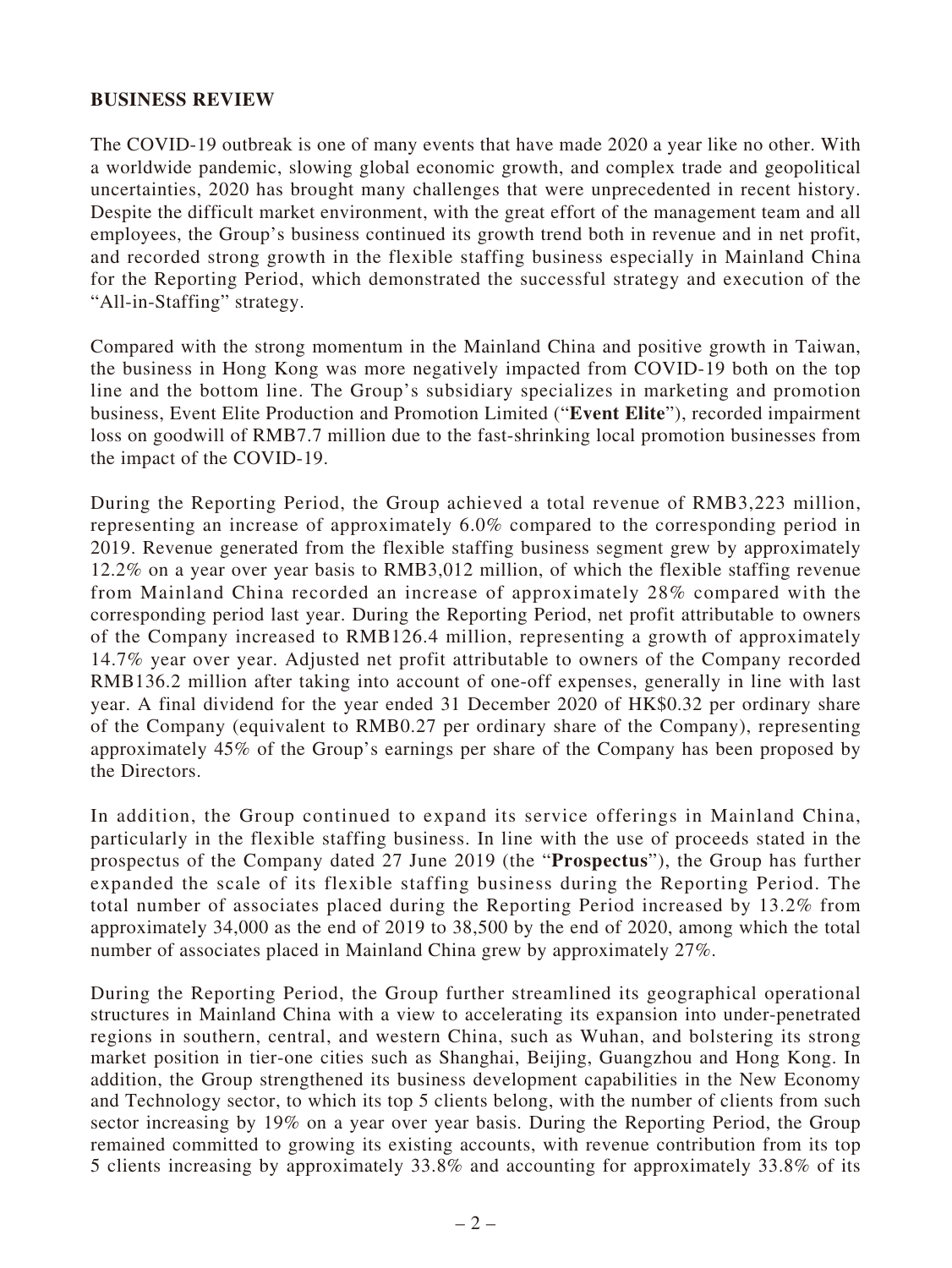total revenue for the Reporting Period. Moreover, net cash flow from operation activities increased by 145.1% on a year-over-year basis to RMB272.6 million while the turnover days of trade receivable was further decreased to 52.1 days from 52.5 days of last year thanks to the Group's strong cash flow management and prudent risk control.

The adoption of digitalisation and technology brings evolving workforce needs. In light of such trend and to deliver on our commitment to provide innovative workforce solutions and industry-leading offerings, the Group launched an all-in-one workplace technology platform (職場<sup>+</sup>) in 2020 to embed its various technology products into three workforce technology platforms and integrate these platforms with the Group's internal operation technology platform to optimize operational efficiency and create more synergy among different business lines.

For example, the "iPerm Recruitment System" enhanced the capabilities of large-scale staffing and collaborative recruitment among different teams; the "AIS Flexible Staffing Management Platform" facilitated the sharing service centre of the back office and non-paper operation management which had led to higher operational efficiency especially on big client project management. In the meantime, the optimization of the middle office further streamlined internal working procedures in a more cost-effective manner. In addition, the Group's collaborative platform  $( \overline{X} \overline{X} U \overline{H})$  helped consolidate an effective system of order distribution and execution among different suppliers, while the Group's candidate recruiting portal ( $\pm \pm$  $U\dot{\uparrow}$ ) accelerated the candidate-position matching procedure, and the employee value-adding platform (天天U福) improved the management system of associate payroll and perks, which in turn increased the sense of belonging of the Group's associates and decreased associate turnover ratio.

By December 2020, the Group's candidate recruiting portal  $(\pm \pm \sqrt{U/\tau})$  had recorded around 33,000 Monthly Active Users with 8,600 positions posted; the Group's collaborative platform (天天U單) had posted around 3,500 positions during the Reporting Period; the employee value-adding platform  $(5.704)$  had registered over 15,000 members. In addition, the Group's HR SaaS platform has been on a trial run providing specialised human resources services across Mainland China, Hong Kong, Taiwan and Macau. As of the end 2020, the Group's talent pool has reached a total number of around 5.4 million.

Furthermore, the Group completed the acquisition of 45% equity interest of ZhongRui FESCO Outsourcing (Beijing) Co., Ltd ("**ZhongRui FESCO**") ("中瑞方勝金融服務外包(北京)有限  $\Diamond \exists$  ") in December 2020. The Group believes the acquisition would generate a strong synergy in its flexible staffing business and accelerate the development of the Group's all-in-one workforce technology platform (職場<sup>+</sup>) and provide more comprehensive digitalized solutions to enterprises and employees by integrating ZhongRui FESCO's profound knowledge and the Group's information technology development capabilities.

To counteract the COVID-19 pandemic and to fulfil its corporate social responsibility, the Group set up a RMB1.38 million Public Welfare Fund together with its associate companies in early 2020. All of the fund has been donated within the year to four hospitals in Hubei province and to the Hubei Youth Development Foundation. The Group is committed to promoting corporate social responsibility and is actively taking part in the economic recovery of Wuhan and other areas in the Hubei province which the Group considers key regions for future development.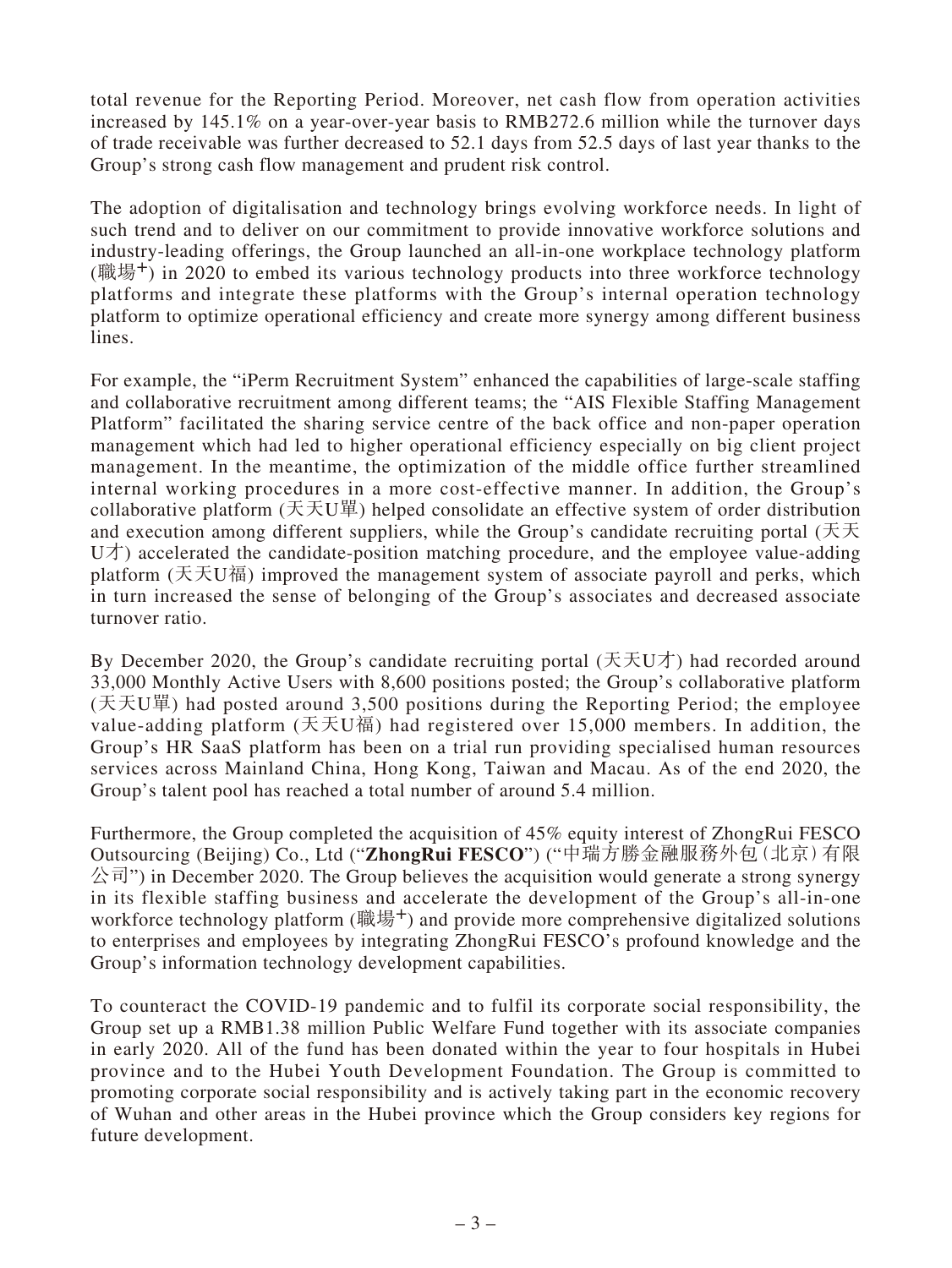The Group's efforts in providing customized and professional services to its clients in the Greater China region, namely, the People's Republic of China ("**PRC**" or "**China**" or "**Mainland China**"), Hong Kong Special Administrative Region of the PRC ("**Hong Kong**"), Macau Special Administrative Region of the PRC ("**Macau**") and Taiwan (collectively referred as "**Greater China Region**") have been recognized with a number of awards, including "2019-2020 The Best Comprehensive HR Service Provider in Greater China" ("大中 華區最佳綜合人力資源服務機構") by HRoot, "The Best HR Service Provider in China 2020" ("年度最佳人力資源服務機構") by Top HR, "The Best SaaS Service Provider in 2019-2020" ("2019-2020年度最佳SaaS服務商") by Top Exhibition, and "Top 30 Innovative Brands" ("2020中國人力資源科技創新品牌30強") by HR Tech China.

# **OUTLOOK & STRATEGY**

# **Both Opportunities and Challenges in the Upcoming Year**

We started the year 2021 with the ongoing COVID-19 pandemic and gradual progress of the vaccine rollout. The Group expects that the Chinese economy is on track of recovery in 2021 amid continued policy support and diminishing impact from the pandemic. With that said, however, the uncertain outlook of global economy and continuous geopolitical tension could still bring challenges to the Group in 2021. Considering the significant degree of uncertainty over the severity and duration of the economic outbreak of the Greater China caused by the COVID-19 pandemic, the Company has resolved to postpone the timeline of the unutilised net proceeds to 31 December 2022.

In terms of its business performance in different regions, the Group expects continuous strong growth momentum in its flexible staffing business in Mainland China, driven by a low penetration rate, its leading position in the market, and its strong cash flow management capability. The recovery of Taiwan market will likely be gradual due to its nature as a small external economy which could be impacted by the pace of recovery of western economies. In Hong Kong, the Group has completed the transformation of business in 2020 by shifting away from the higher-margin, higher-volatility outdoor marketing business towards the more stable, longer-term traditional flexible staffing business. The Group expects its Hong Kong business to deliver stable revenue and profit contribution to the Group in the medium term.

## **Flexible Staffing Remains Our Strategic Focus in 2021**

The Group's strategic focus in 2021 will remain on flexible staffing in Mainland China driven by organic growth, strategic investment and potential merger and acquisition (the "**M&A**"). The Group believes that it will continue to benefit from the industry growth momentum on the back of a strong global brand and leading market position.

On the organic growth front, the Group has been actively expanding its team capacity, promoting business development in the New Economy and Technology sector, and accelerating expansion into under-penetrated regions in southern, central, and western China to gain more market share and achieve greater economies of scale. To further strengthen the synergy between different product lines, which is one of its key competitive advantages, the Group has been actively promoting the "All-in-Staffing" initiative internally since last year in order to encourage cross-selling of flexible staffing products to existing and new clients.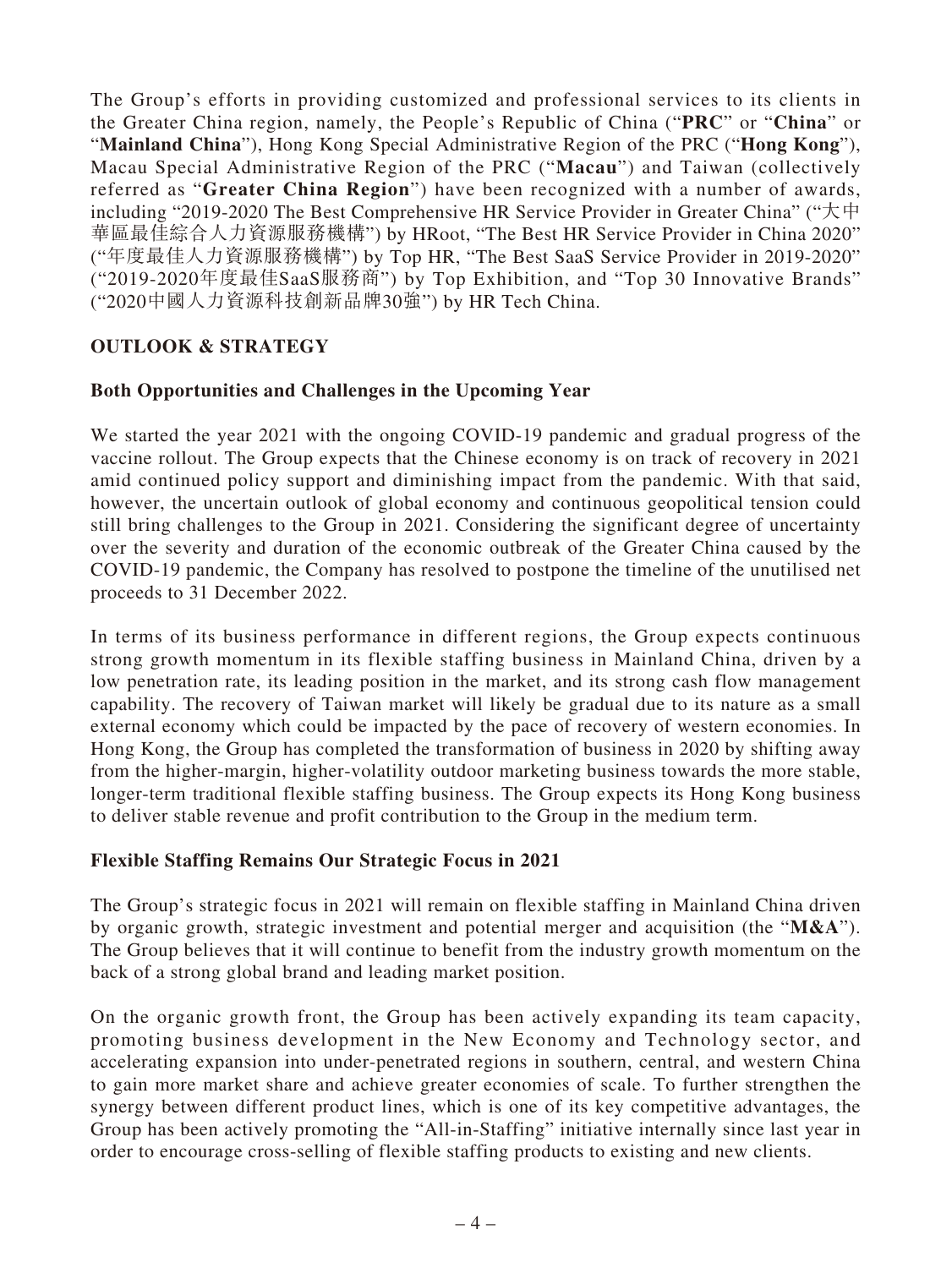The Group's strategic investment in associate companies (Manpower Plus Strategy) across Mainland China has made impressive progress and profitable return, which will encourage the Group to accelerate this strategy to enlarge market share. The cooperation with regional and local leading human resources companies has been helping the Group broaden its market reach, expand its client base and take advantage of the synergy between the parties.

For the upcoming year, the Group will actively consider opportunities for strategic acquisition and cooperation in order to strengthen its leadership position in the workforce solutions market. The focus of the Group's M&A and cooperation strategy will remain on flexible staffing, especially on businesses and opportunities with the potential to broaden the Group's flexible staffing product offerings and create synergy between its different business lines.

# **Further optimization of the Workforce Technology Platform**

In 2021, the Group will continue to optimize its all-in-one workplace technology platform (職  $\frac{11}{20}$  and create more synergies between the external – facing workforce technology platforms and the internal operation technology platform to further improve the Group's operation efficiency and profitability. To further expand its product offerings, the Group's Capability Maturity Model Integration (the "CMMI") Level 3 authorization will equip the Group with more comprehensive business development capabilities into the Information Technology Outsourcing sector.

The candidate/client/associate-facing workforce technology platform where various technology products such as 天天U才, 天天U單, 萬盛專家, 萬寶簡斯, and 天天U福 are embedded into, aims to provide talent recruitment, flexible expert, HR SaaS services to the Group's clients and value-adding services to its associates and employees of its clients. The Group will continue to promote the interconnection between different technology products to enhance recruitment efficiency and further achieve synergies.

More specifically, the collaborative recruiting platform (天天U單), the candidate portal (天 天U才), and the flexible expert service (萬盛專家), when working together with the Group's internal operation technology platform, which includes the AIS flexible staffing management platform and the iPerm recruitment system serving as the tech-engine driving the Group's associate/candidate management and client service quality, could realise more efficient and accurate candidate – position matching and order filling with the artificial intelligence technology and big data analysis from the middle office; while the data streams of on-boarding associates could be linked with the smart management system of 天天U福 to realise more effective associate management. Furthermore, the talent and training database from the development platform could create more synergy with the AIS order system to complete the business cycle of recruitment-training-career development.

For the front office, the optimization of the Client Relationship Management system and further execution integration can be achieved with data streams from the whole working process of contract-signing, order execution and other value-adding services, which could greatly improve the effectiveness of business development and efficiency of client management, which is reflected by our growing revenue contribution from big clients.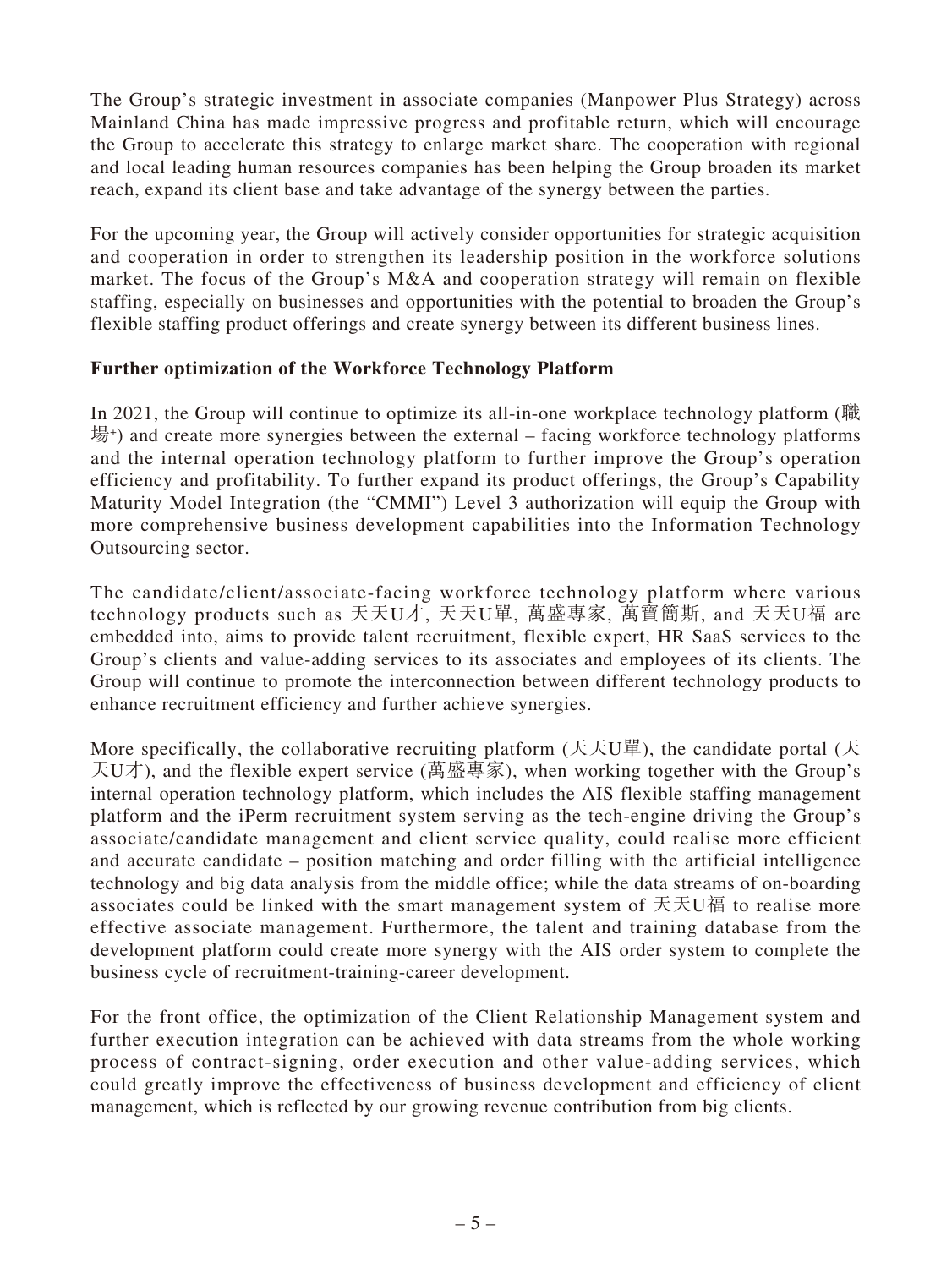For the middle and back offices, our internal technology transformation including the automatic payroll & tax payment system has streamlined working procedures and increase operation efficiency to a large extent, laying a solid foundation for the Group's fast-growing staffing business and realising a more effective cost control. Last but not the least, in view of the importance of data protection, the Group has put a lot of emphasis on data security and has been awarded with the ISO27001 Information Security Management System Certificate to make sure a safe data environment for its clients, associates and candidates.

The Group will continue to work on the integration of the external workforce platform and the internal operation platform to create more synergy between different business lines and provide top-class comprehensive workforce solutions for our clients, associates and candidates in the future.

# **KEY OPERATING METRICS**

The Group provides comprehensive workforce solutions under three business lines, namely (i) flexible staffing; (ii) recruitment solutions (including headhunting and recruitment process outsourcing (the "**RPO**") services); and (iii) other human resource ("**HR**") services, serving corporate and government clients across the Greater China Region. Given the fact that both headhunting and RPO services involve recruitment, with the focus of headhunting being the recruitment of middle to high-end talents and the focus of RPO services being the provision of large scale recruitment services, the Group has restructured its internal management and combined headhunting and RPO services into the business line "recruitment solutions" since the beginning of 2020. The Group believes that such arrangement has streamlined its organisational structure, improved its internal management efficiency and enhanced its responsiveness to clients' changing demands in integrated recruitment services. The following table sets forth the Group's key operating metrics for the years indicated:

|                                                                    | 2020   | 2019   |
|--------------------------------------------------------------------|--------|--------|
| <b>Flexible staffing</b>                                           |        |        |
| Number of associates placed during the year <i>(approximately)</i> | 38,500 | 34,000 |
| Number of candidates in flexible talent database as                |        |        |
| at the end of the year <i>(in thousands)</i>                       | 1,700  | 1,600  |
| <b>Recruitment Solutions</b>                                       |        |        |
| Number of placements placed during the year                        | 3,686  | 6,570  |
| Number of candidates in recruitment services database              |        |        |
| $(in$ thousands)                                                   | 3,100  | 2,400  |
| Number of recruiters                                               | 216    | 457    |
| <b>Overall</b>                                                     |        |        |
| Number of full time employees as at the end of the year            | 1,054  | 1,248  |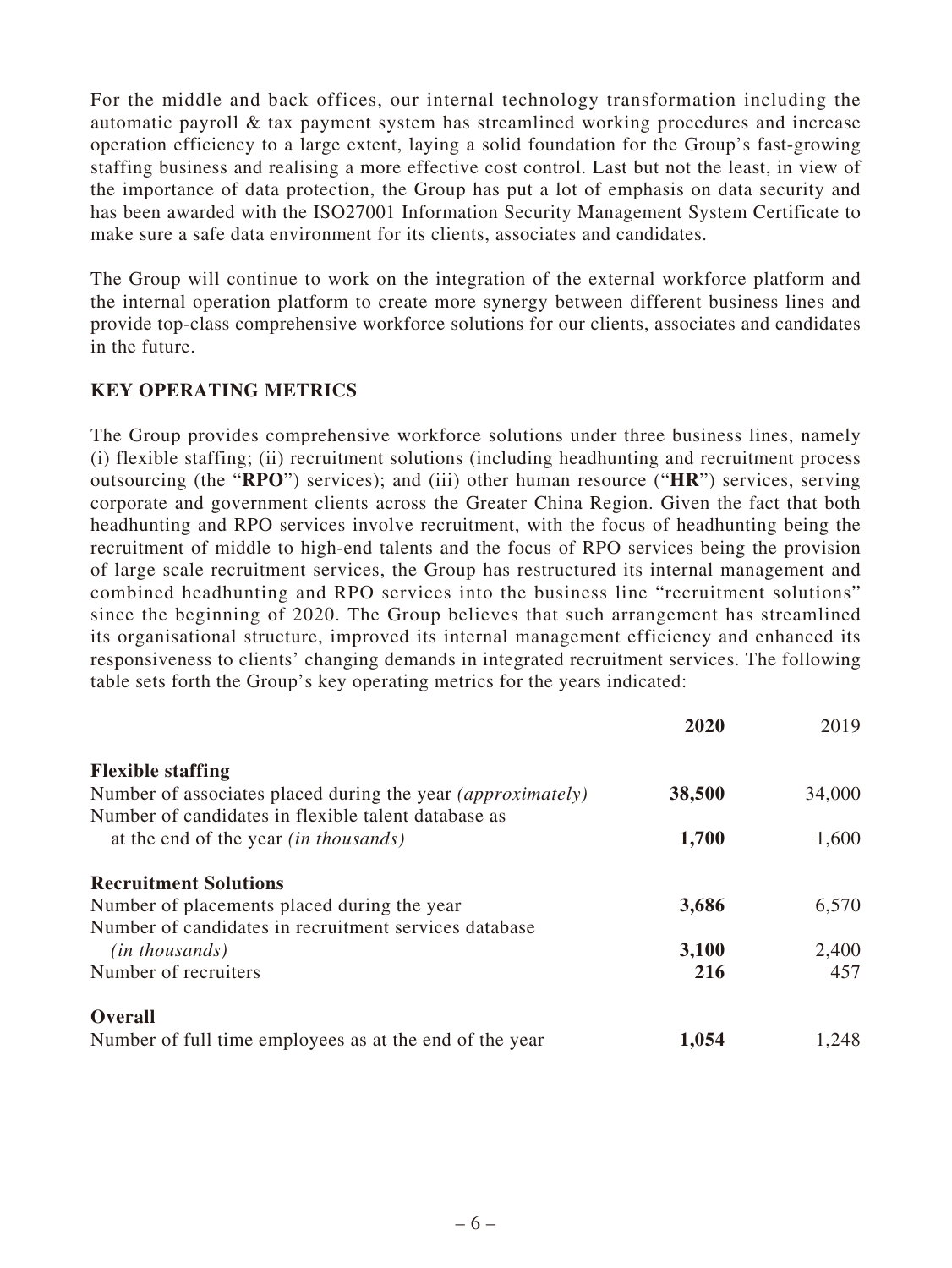# **FINANCIAL REVIEW**

## **Revenue**

In 2020, the Group derived its revenue primarily from (i) workforce solution services, including flexible staffing, and recruitment solutions, including headhunting and RPO; and (ii) other HR services, including HR consultancy services, training and development, career transition, payroll services as well as government solutions. The following table sets out a breakdown of the Group's revenue by business line for the years indicated:

|                            | For the year ended 31 December |                |            |
|----------------------------|--------------------------------|----------------|------------|
|                            |                                |                | Change in  |
|                            | 2020                           | 2019           | percentage |
|                            | <b>RMB'000</b>                 | <b>RMB'000</b> | $\%$       |
| <b>Workforce Solutions</b> |                                |                |            |
| Flexible staffing          | 3,011,853                      | 2,685,217      | 12.2       |
| Recruitment solutions      | 186,246                        | 278,545        | (33.1)     |
| <b>Other HR Services</b>   | 24,532                         | 77,751         | (68.4)     |
| <b>Total</b>               | 3,222,631                      | 3,041,513      | 6.0        |

The revenue of the Group increased by approximately 6.0% from RMB3,041.5 million for the year ended 31 December 2019 to RMB3,222.6 million for the year ended 31 December 2020. This increase was attributable to the increase in revenue generated from flexible staffing from RMB2,685.2 million for the year ended 31 December 2019 to RMB3,011.9 million for the year ended 31 December 2020, primarily due to the increase in number of associates placed during the Reporting Period.

Such increase was partially offset by (i) the decrease in revenue generated from recruitment solutions by approximately 33.1% to RMB186.2 million for the year ended 31 December 2020 from RMB278.5 million for the year ended 31 December 2019, primarily due to the negative impact of the COVID-19 pandemic resulting in a decrease in the number of successful placements during the Reporting Period; (ii) the decrease in revenue generated from other HR services by approximately 68.4% to RMB24.5 million for the year ended 31 December 2020 from RMB77.8 million for the year ended 31 December 2019, primarily due to the decrease in revenue from government solution services and career transition services as a result of the outbreak of COVID-19 during the Reporting Period.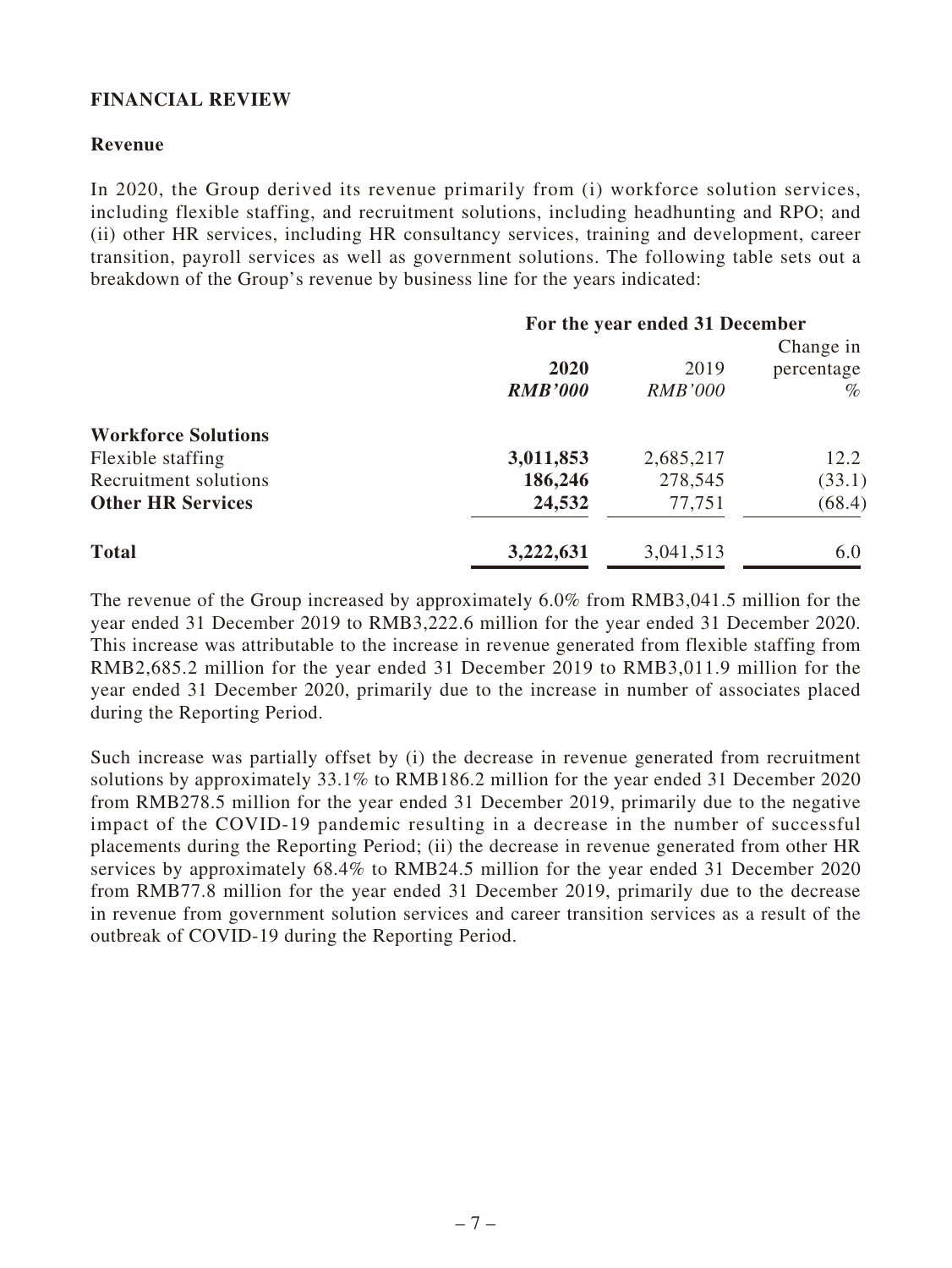During the Reporting Period, the Group operated in the Greater China Region with the PRC contributing the largest part of the Group's total revenue. The following table sets out a breakdown of the Group's revenue by geographic location for the years indicated:

|                     | For the year ended |                |            |
|---------------------|--------------------|----------------|------------|
|                     | 31 December        |                | Change in  |
|                     | 2020               | 2019           | percentage |
|                     | <b>RMB'000</b>     | <i>RMB'000</i> | $\%$       |
| The PRC             | 1,763,695          | 1,511,849      | 16.7       |
| Hong Kong and Macau | 620,146            | 698,390        | (11.2)     |
| Taiwan              | 838,790            | 831,274        | 0.9        |
| <b>Total</b>        | 3,222,631          | 3,041,513      | 6.0        |

## **Cost of services**

The Group's cost of services increased by approximately 9.5% from RMB2,454.9 million for the year ended 31 December 2019 to RMB2,687.1 million for the year ended 31 December 2020. This increase was higher than the increase in the Group's revenue mainly due to the expansion of the Group's flexible staffing business in Mainland China with fast-growing number of associates placed during the Reporting Period.

## **Gross profit and gross profit margin**

Gross profit represents revenue less cost of services. The Group's gross profit decreased by approximately 8.7% from RMB586.6 million for the year ended 31 December 2019 to RMB535.5 million for the year ended 31 December 2020. The decrease in gross profit was primarily due to (i) the decrease in revenue generated from recruitment solutions across the Greater China Region given macroeconomic uncertainties and the negative impact of the COVID-19 outbreak which resulted in suppressed demand and a sharp decline in the number of successful placements during the Reporting Period; and (ii) the decrease of revenue in Hong Kong as a result of the decline of the Group's higher profit margin business in the region due to the COVID-19 pandemic and weak economy.

The Group's gross profit margin decreased from approximately 19.3% for the year ended 31 December 2019 to approximately 16.6% for the year ended 31 December 2020, primarily due to the increase in proportion of revenue generated from flexible staffing which had a lower gross profit margin but much faster growth rate compared to that of the Group's other business lines as a result of flexible staffing being the strategic focus of the Group.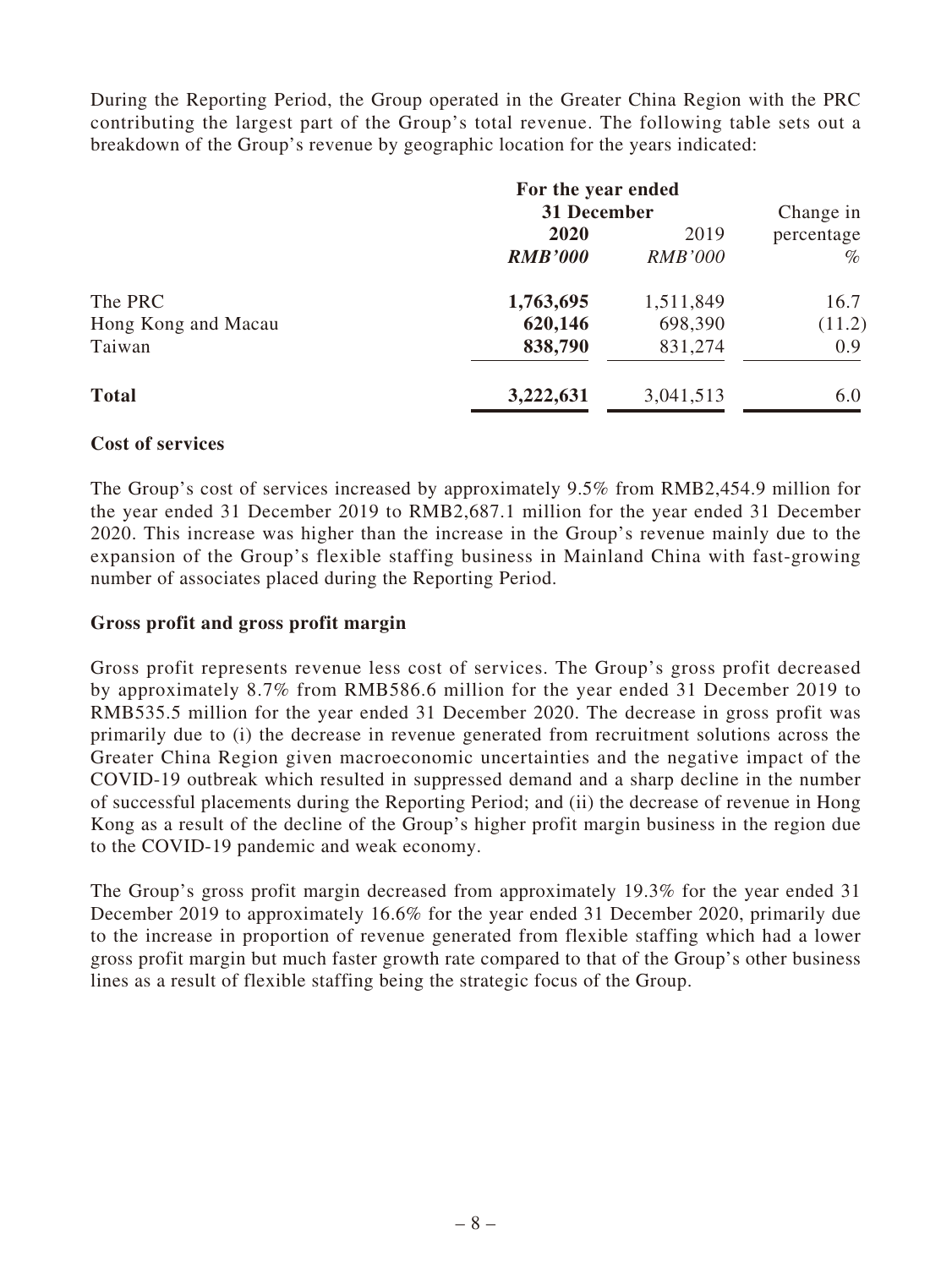The following table sets out the Group's gross profit margin by business line for the years indicated:

|                              | For the year ended 31 December |      |        |  |
|------------------------------|--------------------------------|------|--------|--|
|                              | 2020                           | 2019 | Change |  |
|                              | $\%$                           | $\%$ | $\%$   |  |
| <b>Workforce Solutions</b>   |                                |      |        |  |
| Flexible staffing            | 11.5                           | 11.3 | 0.2    |  |
| <b>Recruitment Solutions</b> | <b>91.0</b>                    | 89.7 | 1.3    |  |
| <b>Other HR Services</b>     | 74.3                           | 42.2 | 32.1   |  |
| <b>Overall</b>               | 16.6                           | 19.3 | (2.7)  |  |

## **Selling and administrative expenses**

The Group's selling and administrative expenses primarily include (i) salaries and benefits; (ii) office expenses; and (iii) others, including travelling, marketing and advertising expenses.

The Group's selling expenses decreased by approximately 12.5% from RMB345.4 million for the year ended 31 December 2019 to RMB302.3 million for the year ended 31 December 2020, primarily due to: (i) the restructure of the Group's internal management by combining the headhunting and RPO business lines into a single recruitment solutions business line which led to a decrease in the number of partners and consultants in recruitment services and staff costs; and (ii) the improvement in efficiency of operations caused by the investment in operating technology.

The Group's administrative expenses decreased by approximately 5.8% from RMB75.2 million for the year ended 31 December 2019 to RMB70.9 million for the year ended 31 December 2020, primarily due to cost control programs during the Reporting Period.

The Group's selling expenses accounted for approximately 11.4% and 9.4% of its total revenue for the year ended 31 December 2019 and 2020, respectively, while the Group's administrative expenses accounted for approximately 2.5% and 2.2% of its total revenue for the year ended 31 December 2019 and 2020, respectively. The decrease in both selling expenses and administrative expenses as a percentage of total revenue was primarily due to the improvement in operational efficiency.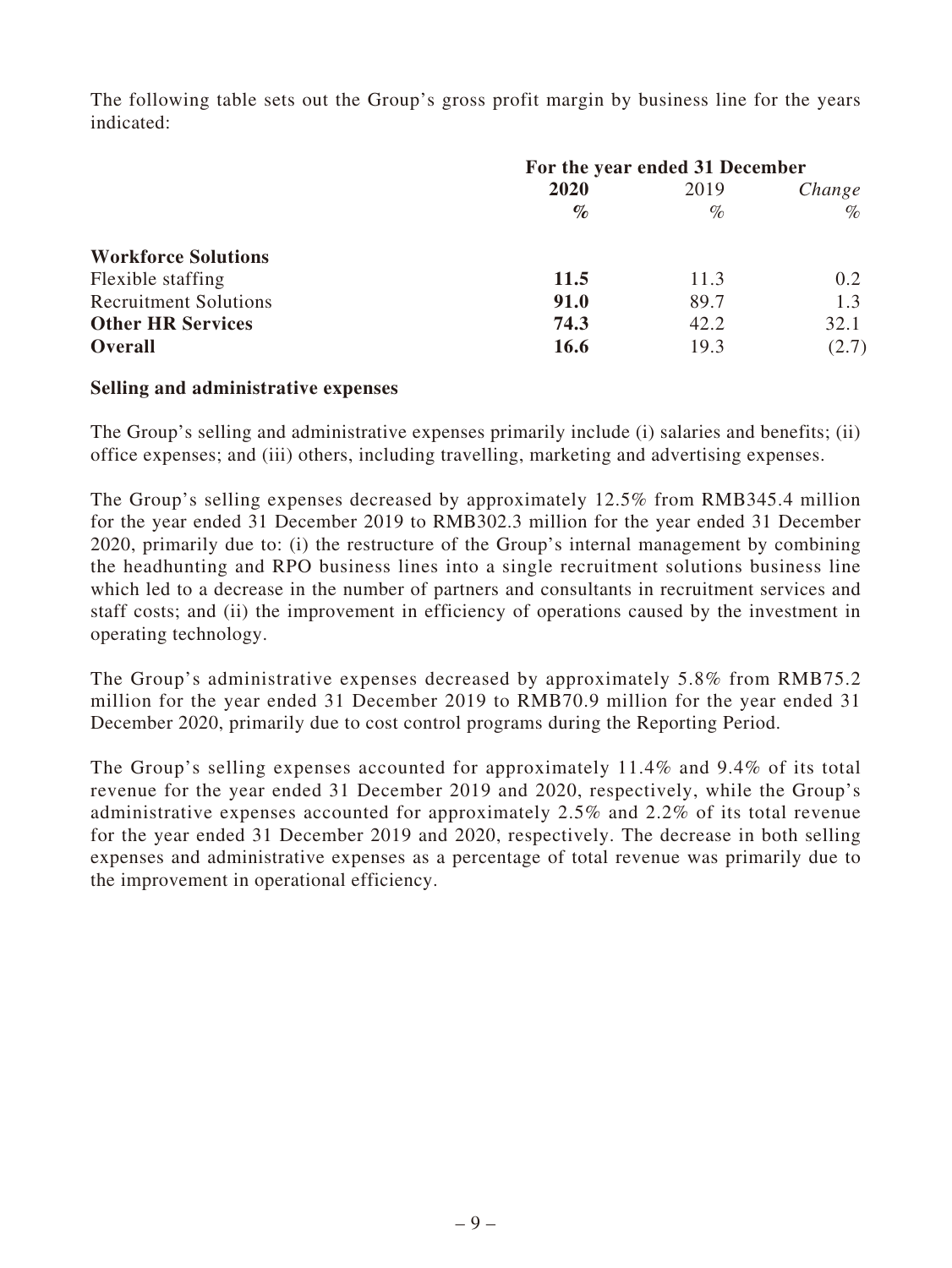# **Other income**

The Group's other income primarily includes interest income on bank deposits, dividend income from equity instruments and government grants. The Group's other income increased by approximately 30.5% from RMB10.9 million for the year ended 31 December 2019 to RMB14.3 million for the year ended 31 December 2020, which was primarily attributable to (i) the increase in interest income on bank deposits and dividend income from equity instruments; and (ii) the increase in government grants as a result of the incentive subsidies received during the Reporting Period.

## **Other gains and losses**

The Group's other gains and losses consist of impairment loss on goodwill, net exchange (losses) gains and net fair value change in financial assets at fair value through profit or loss ("**FVTPL**"). The Group recorded other losses of RMB4.9 million for the year ended 31 December 2020, which was primarily attributable to the impairment loss on goodwill of Event Elite amounted to RMB7.7 million, partially offset by net fair value change in financial assets at FVTPL amounted to RMB3.0 million. For the year ended 31 December 2019, the Group recorded other losses of RMB1.7 million, which consisted of the impairment loss on goodwill of Event Elite of RMB6.2 million, partially offset by net fair value change in financial assets at FVTPL amounted to RMB3.7 million.

## **Share of profit of associates**

The Group's share of profit of associates amounted to RMB1.8 million for the year ended 31 December 2020. During the Reporting Period, all the associates in which the Group invested under Manpower Plus Strategy in previous years have turned around and made profits, in contrast to the total loss of RMB1.9 million incurred in 2019. Only the new associate company in which the Group invested in early 2020, Hainan Wan Sheng Zhi Hui Technology Co. Ltd., made a small loss during the Reporting Period.

## **Income tax expense**

The Group's income tax expense primarily consists of enterprise income tax payable, Hong Kong profits tax payable, Macau complementary tax payable and Taiwan income tax payable by its subsidiaries in the respective locations.

The Group's income tax expense increased by approximately 4.3% from RMB33.6 million for the year ended 31 December 2019 to RMB35.0 million for the year ended 31 December 2020.

The Group's effective income tax rate for the year ended 31 December 2020 was approximately 20.7%, compared to approximately 21.8% for the year ended 31 December 2019.

## **Profit for the year attributable to owners of the Company**

As a result of the foregoing, the Group's profit for the year attributable to owners of the Company increased by approximately 14.7% from RMB110.1 million for the year ended 31 December 2019 to RMB126.4 million for the year ended 31 December 2020.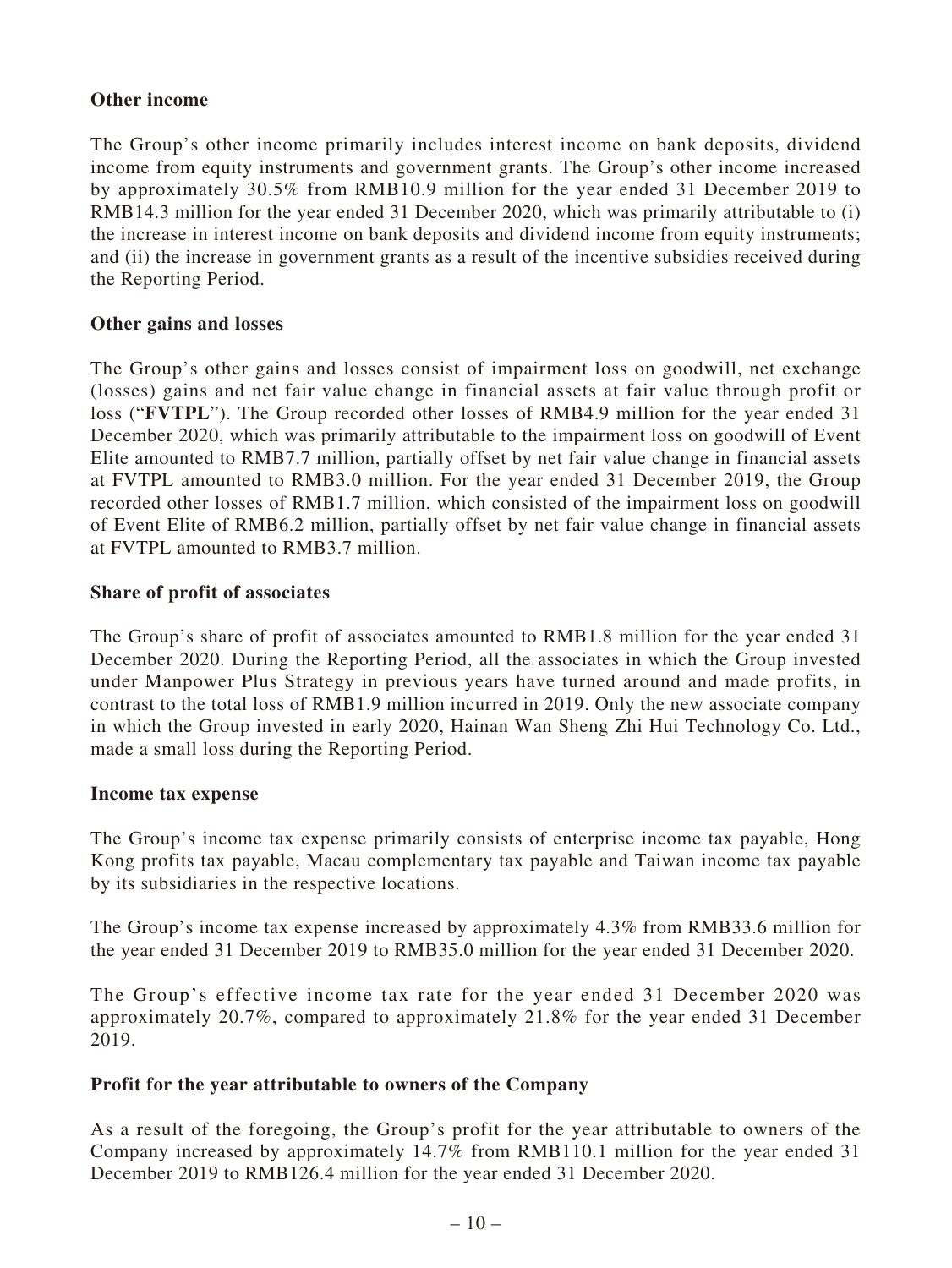# **Adjusted profit for the year attributable to owners of the Company**

The Group's adjusted profit for the year attributable to owners of the Company (excluding one-off Listing expenses, impairment loss on goodwill, and expenses in relation to stock options granted) increased by approximately 0.9% from RMB135.0 million for the year ended 31 December 2019 to RMB136.2 million for the year ended 31 December 2020.

## **Non-GAAP (Generally-accepted accounting principles) financial measure**

Adjusted profit attributable to owners of the Company is a non-GAAP measure used by the management of the Group to provide additional information on its operating performance and is not a standard measure under International Financial Reporting Standards. Adjusted profit attributable to owners of the Company takes out the impact of Listing expenses, impairment loss on goodwill and expense in relation to stock options granted during the year, which are not indicators for evaluating the actual performance of the Group's business. The management of the Group believes that such a non-GAAP measure provides additional information to investors and others in understanding and evaluating the consolidated results of operations in the same manner as the management of the Group. The following table sets forth a reconciliation between the profit for the year and the adjusted profit for the year:

|                                                           | For the year ended<br><b>31 December</b> |                |
|-----------------------------------------------------------|------------------------------------------|----------------|
|                                                           |                                          |                |
|                                                           | 2020                                     | 2019           |
|                                                           | <b>RMB'000</b>                           | <b>RMB'000</b> |
| Profit for the year attributable to owners of the Company |                                          |                |
| Adjustment for:                                           | 126,357                                  | 110,149        |
| Listing expenses                                          |                                          | 18,242         |
| Impairment loss on goodwill                               | 7,726                                    | 6,232          |
| Expenses in relation to share options granted             | 2,117                                    | 352            |
| Adjusted profit for the year attributable to owners of    |                                          |                |
| the Company                                               | 136,200                                  | 134,975        |

The definition of adjusted profit should not be considered in isolation or be construed as an alternative to profit for the year or any other standard measure under IFRSs or as an indicator of operating performance. Adjusted profit of the Group may not be comparable to similarly titled measures used by other companies.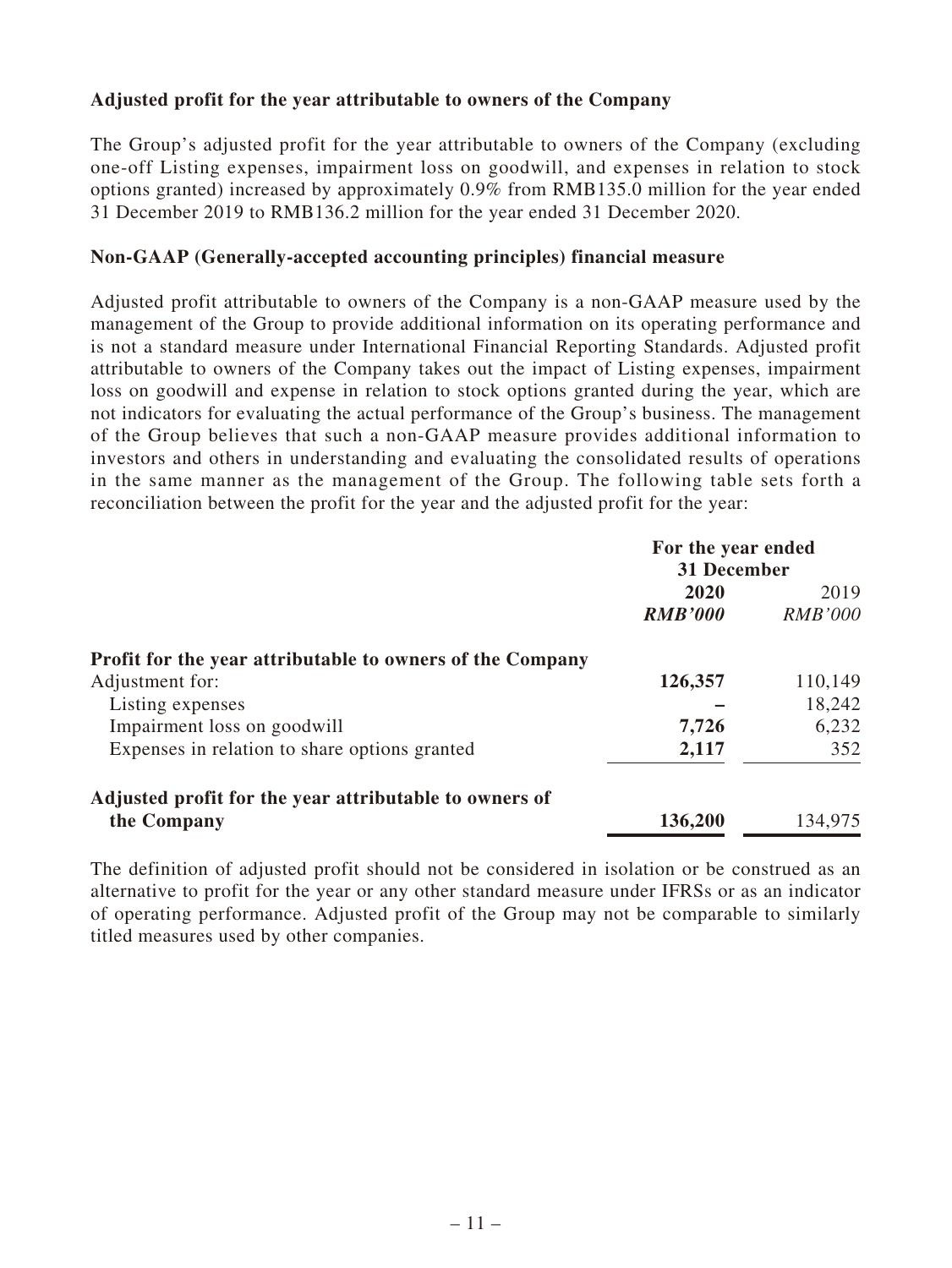# **LIQUIDITY, FINANCIAL AND CAPITAL RESOURCES**

The Group expects to continue meeting its operating capital, capital expenditure and other capital needs with proceeds from the Listing and cash generated from operations. The Group currently does not have any plans for material additional external debt or equity financing and will continue to evaluate potential financing opportunities based on its need for capital resources and market conditions.

## **Net current assets**

As at 31 December 2020, the Group's net current assets amounted to RMB1,034.4 million (31 December 2019: RMB1,017.8 million). Specifically, the Group's total current assets increased by approximately 7.8% from RMB1,470.7 million as at 31 December 2019 to RMB1,585.8 million as at 31 December 2020. The Group's total current liabilities increased by approximately 21.7% from RMB452.9 million as at 31 December 2019 to RMB551.3 million as at 31 December 2020. The increase in net current assets was primarily due to the increase in bank balances and cash as a result of cash inflow from business operations.

## **Cash position**

As at 31 December 2020, the Group had bank balances and cash, together with its restricted bank deposits, time deposits with original maturity over three months and financial assets at FVTPL of RMB1,068.8 million (31 December 2019: RMB944.7 million). The increase in bank balances and cash was primarily due to the cash inflow from business operations.

## **Indebtedness**

As at 31 December 2020, the Group had lease liabilities of RMB64.9 million (31 December 2019: RMB81.8 million). The Group had no bank loans or convertible loans during the year and as at 31 December 2020 (31 December 2019: Nil). As a result, the Group's gearing ratio (calculated as total bank and other borrowings divided by total equity) as at 31 December 2020 was not calculated (31 December 2019: Nil).

### **Pledge of assets**

As disclosed under the section headed "Contingent Liabilities", as at 31 December 2020, the Group had pledged its bank deposit in an amount of RMB9.1 million.

## **Financial risks**

The Group's activities expose it to a variety of financial risks, including currency risk, interest rate risk, credit risk and liquidity risk. Generally, the Group introduces conservative strategies on its risk management and has not used any derivatives and other instruments for hedging purposes.

### **Currency risk**

The inter-company balances of the Company and certain subsidiaries are denominated in US\$ which are exposed to foreign currency risk. The Group currently does not have a foreign currency hedging policy. However, the Group will closely monitor its foreign exchange exposure and will consider hedging of significant foreign currency exposure should the need arise.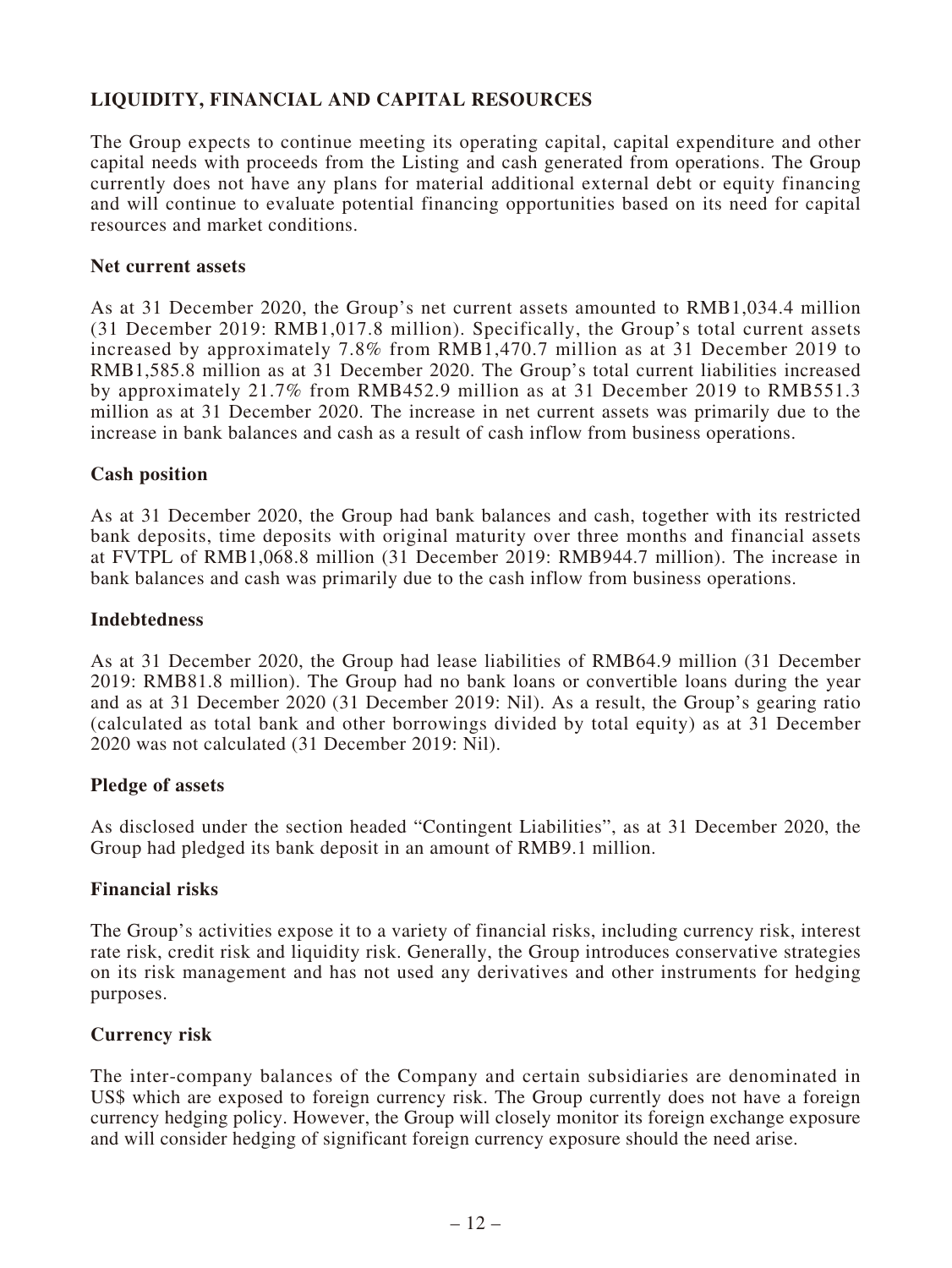## **Interest rate risk**

The Group's exposure to fair value interest rate risks relates primarily to the Group's fixed-rate time deposits with original maturity over three months. The Group also exposes to cash flow interest rate risk in relation to variable rate restricted bank deposits and bank balances. The Group has not used derivative financial instruments to hedge any interest rate risks. The Group manages its interest rate exposures by assessing the potential impact arising from interest rate movements based on the current interest rate level and outlook.

# **Credit risk**

The Group's exposure to credit risks relates primarily to financial assets at fair value through profit and loss, time deposits with original maturity over three months, restricted bank deposits and bank balances, trade and other receivables, and amount due from fellow subsidiaries and arises from default of the counterparty, with a maximum exposure equal to the carrying amounts of these instruments. Concentrations of credit risk are managed by customer/counterparty and by geographical region. There are no significant concentrations of credit risk within the Group. The Directors of the Company believe that there is no material credit risk inherent in the Group's outstanding balance of financial assets included in other receivables and amount due from fellow subsidiaries.

# **Liquidity risk**

The Group manages its liquidity risk by maintaining adequate reserves, banking facilities and reserve borrowing facilities and by continuously monitoring forecast and actual cash flows and matching the maturity profiles of financial assets and liabilities.

# **KEY FINANCIAL RATIO**

As at 31 December 2020, the current ratio (calculated as total current assets divided by the total current liabilities) of the Group was 2.9 times (31 December 2019: 3.2 times).

# **CONTINGENT LIABILITIES**

As at 31 December 2020, the Group had outstanding surety bonds of RMB9.1 million (31 December 2019: RMB81.7 million), for which restricted bank deposits were pledged as required by certain clients of the Group.

# **COMMITMENTS**

As at 31 December 2020, the Group did not have any significant capital and other commitments, long-term obligations or guarantee (31 December 2019: Nil).

# **USE OF PROCEEDS FROM THE LISTING**

Net proceeds from the Listing (including the exercise of the over-allotment option), after deducting the underwriting commission and other estimated expenses in connection with the Listing which the Company received amounted to approximately RMB458.2 million. Up to the date of this announcement, the net proceeds received from the Listing have been used, and will continue to be used, in a manner consistent with the proposed allocations in the Prospectus with adjustment in expected timeline as disclosed below.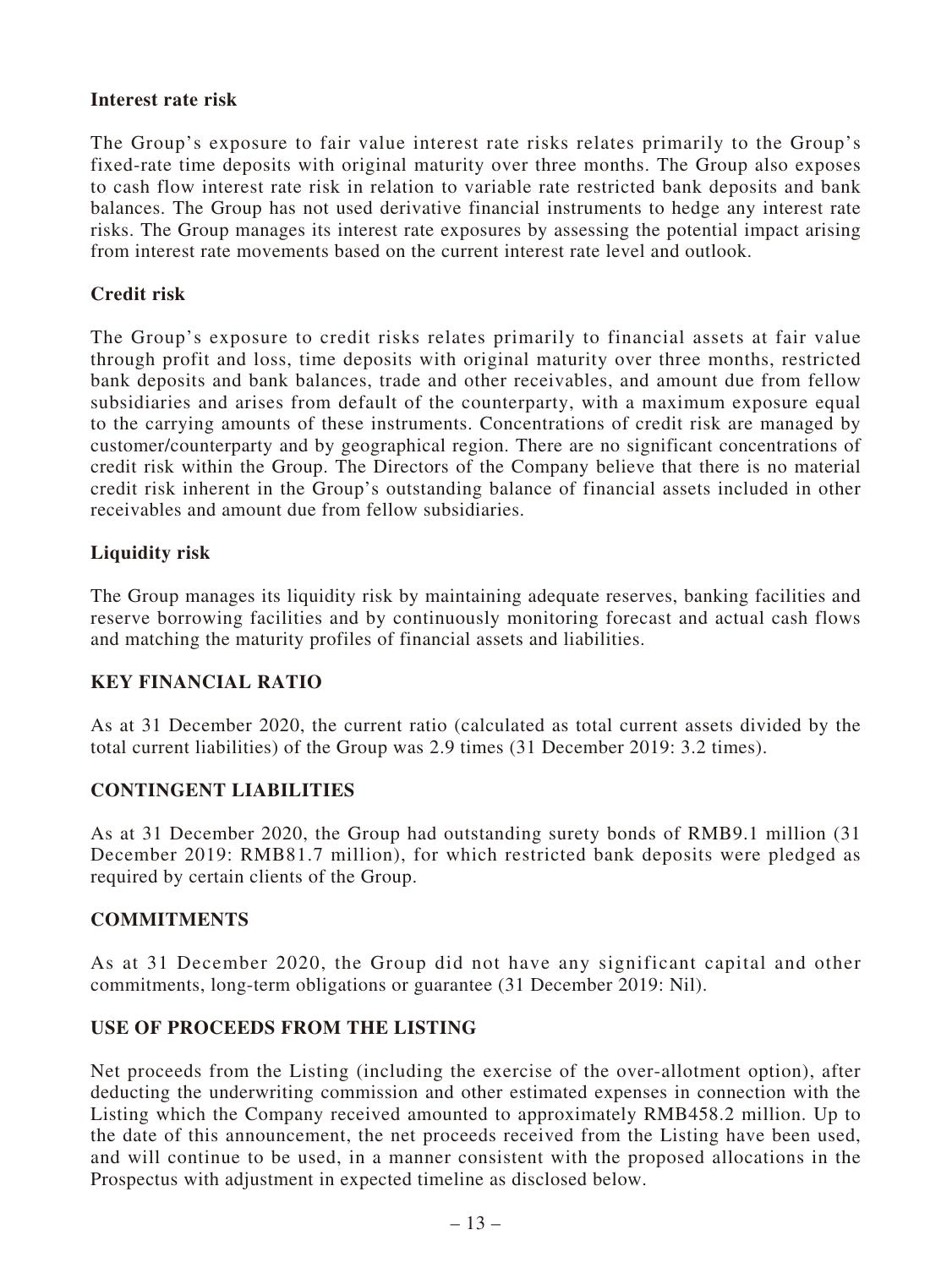## **CHANGE OF TIMELINE IN USE OF NET PROCEEDS**

Since the outbreak of COVID-19 pandemic in early 2020, the local government in the Greater China Region has implemented various social distancing measures such as travel restrictions, border control measures, and work from home arrangements to control and prevent the spread of COVID-19. As a result of such measures, the Group's expansion plans have been temporarily curtailed by the pandemic. The spread of COVID-19 had also triggered change of the market conditions and business environment, the Board stayed cautious under the uncertain conditions and being conservative on investment activities and expansion plans during 2020. The Board are of the view that COVID-19 situation is still evolving rapidly, there remains a significant degree of uncertainty over the severity and duration of the economic outbreak of the Greater China and has resolved to postpone the timeline of the unutilised net proceeds to 31 December 2022. The table below sets forth the details of utilisation of the net proceeds up to 31 December 2020 and the expected timeline for the intended use of the unutilised net proceeds:

| Categories                                                                             | <b>Specific Plans</b>                                                                           | <b>Expected timeline</b><br>as stated in the<br>Prospectus <sup>(Note)</sup> | Planned use of<br>net proceeds<br>as stated in the<br>Prospectus and<br>after considering<br>the additional net<br>proceeds from the<br>exercise of<br>over-allotment<br>option<br>RMB'000 | Actual use of<br>net proceeds<br>up to<br>31 December<br>2020<br>RMB'000 | <b>Unutilised net</b><br>proceeds as at<br>31 December<br>2020<br>RMB'000 | <b>Expected timeline</b><br>for fully utilising<br>the remaining<br>proceeds <sup>(Note)</sup> |
|----------------------------------------------------------------------------------------|-------------------------------------------------------------------------------------------------|------------------------------------------------------------------------------|--------------------------------------------------------------------------------------------------------------------------------------------------------------------------------------------|--------------------------------------------------------------------------|---------------------------------------------------------------------------|------------------------------------------------------------------------------------------------|
| <b>Business expansion</b>                                                              | Expand our business scale<br>and market share                                                   | 12 to 24 months<br>from 10 July 2019<br>(the "Listing Date")                 | 137,451<br>(30% of total<br>net proceeds)                                                                                                                                                  | 45,317                                                                   | 92,134                                                                    | On or before<br>31 December 2022                                                               |
| Research and<br>development                                                            | Invest in a digital<br>workforce platform                                                       | 12 to 24 months<br>from the Listing Date                                     | 137,451<br>(30% of total<br>net proceeds)                                                                                                                                                  | 27,826                                                                   | 109,625                                                                   | On or before<br>31 December 2022                                                               |
| Future investments, strategic Pursue strategic acquisition<br>mergers and acquisitions | and investment opportunities                                                                    | 12 to 24 months<br>from the Listing Date                                     | 114,527<br>(25% of total<br>net proceeds)                                                                                                                                                  | 27,350                                                                   | 87,177                                                                    | On or before<br>31 December 2022                                                               |
| <b>Brand building</b><br>and digital marketing                                         | Investment in offline brand<br>building and digital<br>marketing to increase brand<br>awareness | 12 to 24 months<br>from the Listing Date                                     | 22,924<br>(5% of total<br>net proceeds)                                                                                                                                                    | 5,854                                                                    | 17,070                                                                    | On or before<br>31 December 2022                                                               |
| Working capital                                                                        | Working capital and other<br>general corporate purposes                                         |                                                                              | 45,847<br>(10% of total<br>net proceeds)                                                                                                                                                   | 30,534                                                                   | 15,313                                                                    | On or before<br>31 December 2021                                                               |
| Total                                                                                  |                                                                                                 |                                                                              | 458,200<br>$(100\% \text{ of total}$<br>net proceeds)                                                                                                                                      | 136,881                                                                  | 321,319                                                                   |                                                                                                |

*Note:* The expected timeline for the application of the unutilised net proceeds is based on the best estimate of the future market conditions made by the Group. The Directors will reassess the Group's business objectives and use of proceeds from time to time, and may revise or amend such plans where necessary, to ensure it aligns with the Group's business strategies factoring in the changing market conditions and the impact of the outbreak of COVID-19 pandemic.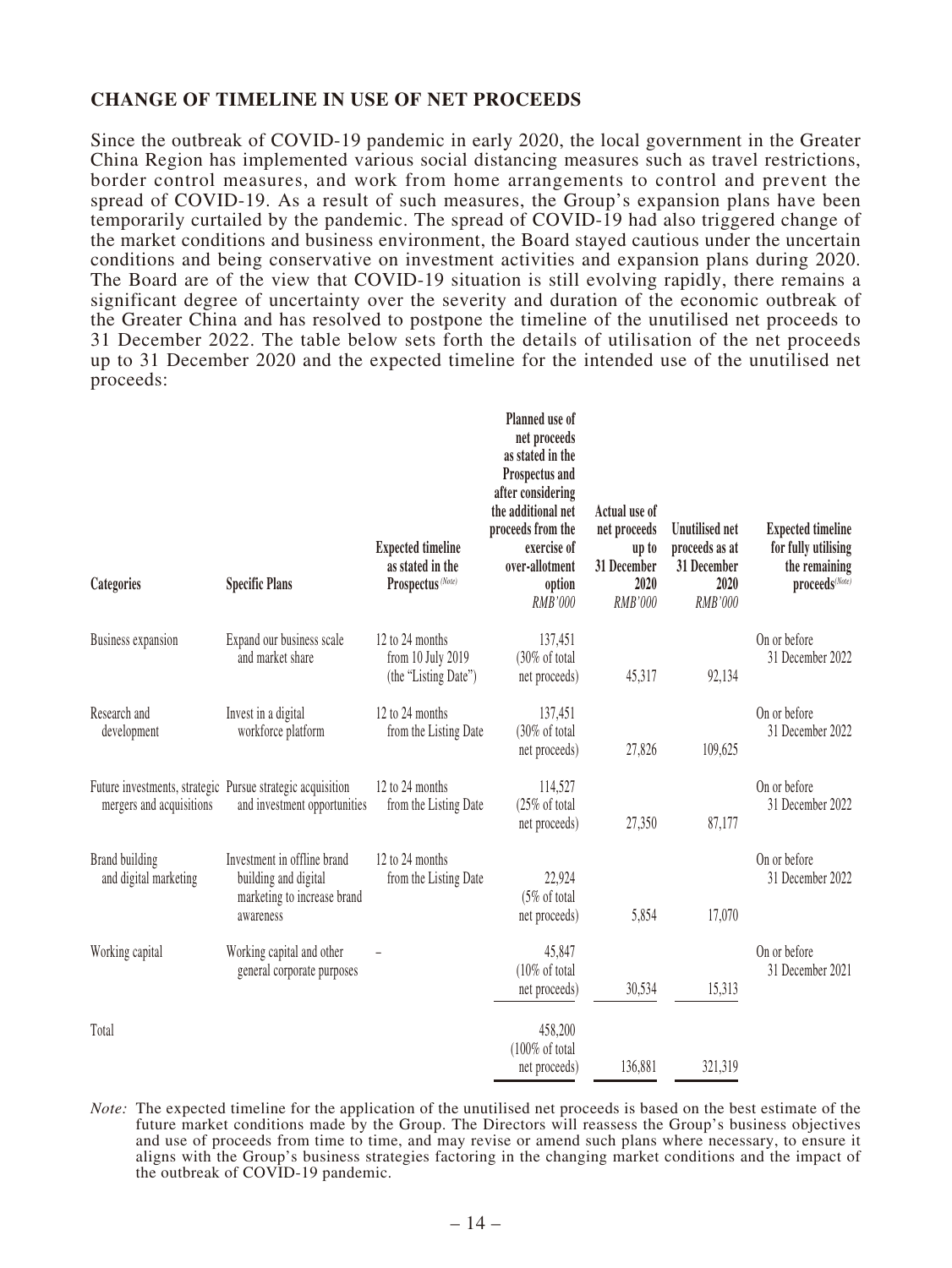As at the date of this announcement, there has not been any material change to the plan as to the categories of use of the net proceeds and the revised expected timeline for unutilised net proceeds will not have any material adverse impact on the operations of the Group.

# **EMPLOYEE AND REMUNERATION POLICY**

The Group's employees include its own employees and associates. The Group's own employees refer to the employees for its operations, including finance and information technology and excluding those for flexible staffing assignments. Associates refer to those who are assigned to work on client premises, typically under client instruction and supervision during the term of deployment. As at 31 December 2020, the Group employed 1,054 own full time employees and approximately 38,500 associates.

The Group offers its own employee remuneration packages that include salary and bonuses, and determines employee remuneration based on factors such as qualifications and years of experience. The Group's own employees also receive welfare benefits, including medical care, retirement benefits, occupational injury insurance and other miscellaneous items. The Group's associates are employed on a contract basis. The Company has adopted a share option scheme on 5 June 2019 as incentive for eligible employees.

# **EVENTS AFTER THE REPORTING PERIOD**

There were no material events undertaken by the Group subsequent to 31 December 2020 and up to the date of this announcement.

# **OFF-BALANCE SHEET COMMITMENTS AND ARRANGEMENTS**

Except for the contingent liabilities disclosed above, as at 31 December 2020, the Group did not have any outstanding loan capital issued or agreed to be issued, bank overdrafts, loans, debt securities, borrowings or other similar indebtedness, liabilities under acceptances (other than normal trade bills), acceptance credits, debentures, mortgages, charges, finance leases or hire purchase commitments, guarantees or other material contingent liabilities.

# **ANNUAL RESULTS**

The audited consolidated results of the Group for the Reporting Period with the comparative figures for the preceding financial year are as follows: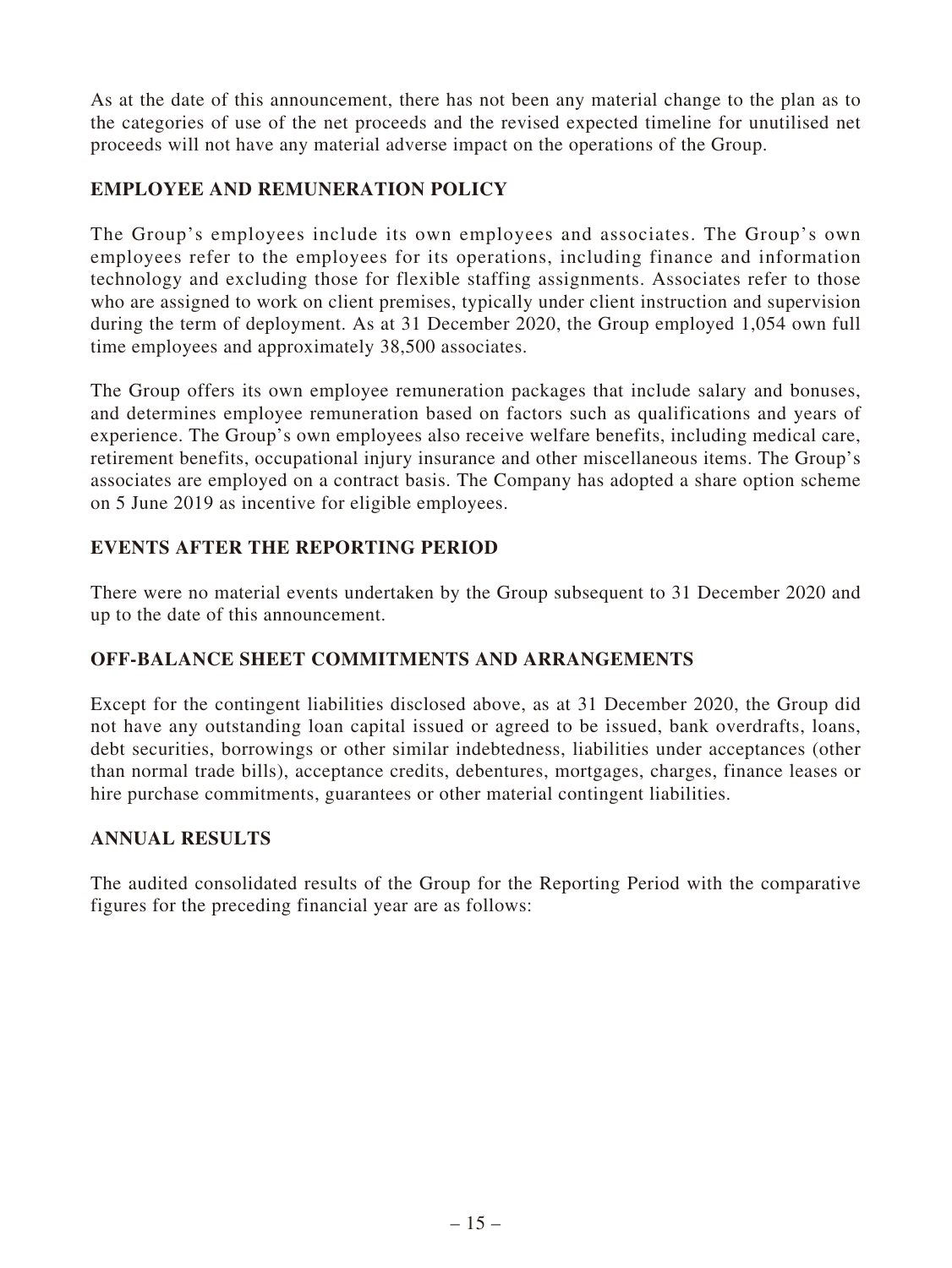# **CONSOLIDATED STATEMENT OF PROFIT OR LOSS AND OTHER COMPREHENSIVE INCOME**

|                                                        |                | For the year ended<br>31 December |                        |
|--------------------------------------------------------|----------------|-----------------------------------|------------------------|
|                                                        | <b>NOTES</b>   | 2020<br><b>RMB'000</b>            | 2019<br><b>RMB'000</b> |
|                                                        |                |                                   |                        |
| Revenue                                                | $\mathfrak{Z}$ | 3,222,631                         | 3,041,513              |
| Cost of services                                       |                | (2,687,130)                       | (2,454,916)            |
| Gross profit                                           |                | 535,501                           | 586,597                |
| Selling expenses                                       |                | (302, 348)                        | (345, 354)             |
| Administrative expenses                                |                | (70, 874)                         | (75, 225)              |
| Other income                                           |                | 14,269                            | 10,938                 |
| Impairment losses under expected credit loss           |                |                                   |                        |
| ("ECL") model, net of reversal                         |                | (612)                             | 1,410                  |
| Other gains and losses                                 |                | (4, 867)                          | (1,687)                |
| Finance costs                                          |                | (3,975)                           | (2,480)                |
| Share of profit (loss) of associates                   |                | 1,784                             | (1,926)                |
| Listing expenses                                       |                |                                   | (18, 242)              |
| Profit before tax                                      |                | 168,878                           | 154,031                |
| Income tax expense                                     | $\overline{4}$ | (34,991)                          | (33, 553)              |
| Profit for the year                                    |                | 133,887                           | 120,478                |
| Other comprehensive income (expense)                   |                |                                   |                        |
| Item that will not be reclassified to profit or loss:  |                |                                   |                        |
| Actuarial gains (losses) from remeasurement of         |                |                                   |                        |
| defined benefit obligations, net of tax                |                | 340                               | (278)                  |
| Item that may be reclassified subsequently to          |                |                                   |                        |
| profit or loss:                                        |                |                                   |                        |
| Exchange differences arising on translation of foreign |                |                                   |                        |
| operations                                             |                | (43, 469)                         | 8,875                  |
| Other comprehensive (expense) income for the year, net |                |                                   |                        |
| of tax                                                 |                | (43, 129)                         | 8,597                  |
| Total comprehensive income for the year                |                | 90,758                            | 129,075                |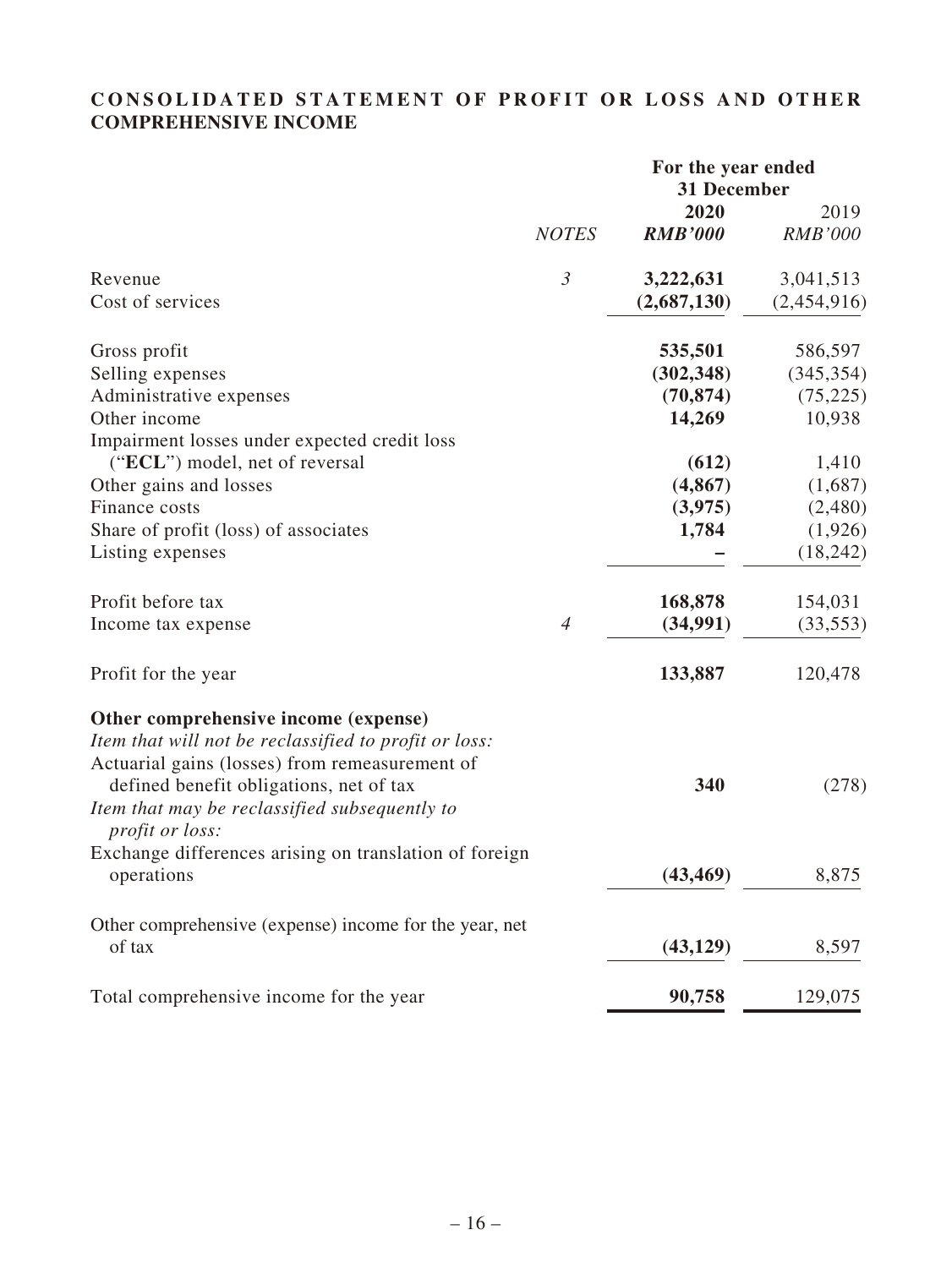|                                                             |                | For the year ended<br>31 December |                |
|-------------------------------------------------------------|----------------|-----------------------------------|----------------|
|                                                             |                | 2020                              | 2019           |
|                                                             | <b>NOTES</b>   | <b>RMB'000</b>                    | <b>RMB'000</b> |
| Profit for the year attributable to:                        |                |                                   |                |
| Owners of the Company                                       |                | 126,357                           | 110,149        |
| Non-controlling interests                                   |                | 7,530                             | 10,329         |
|                                                             |                | 133,887                           | 120,478        |
| Total comprehensive income for the year attributable<br>to: |                |                                   |                |
| Owners of the Company                                       |                | 82,600                            | 118,698        |
| Non-controlling interests                                   |                | 8,158                             | 10,377         |
|                                                             |                | 90,758                            | 129,075        |
| Earnings per share                                          | $\overline{7}$ |                                   |                |
| Basic (RMB)                                                 |                | 0.61                              | 0.62           |
| Diluted (RMB)                                               |                | 0.61                              | 0.62           |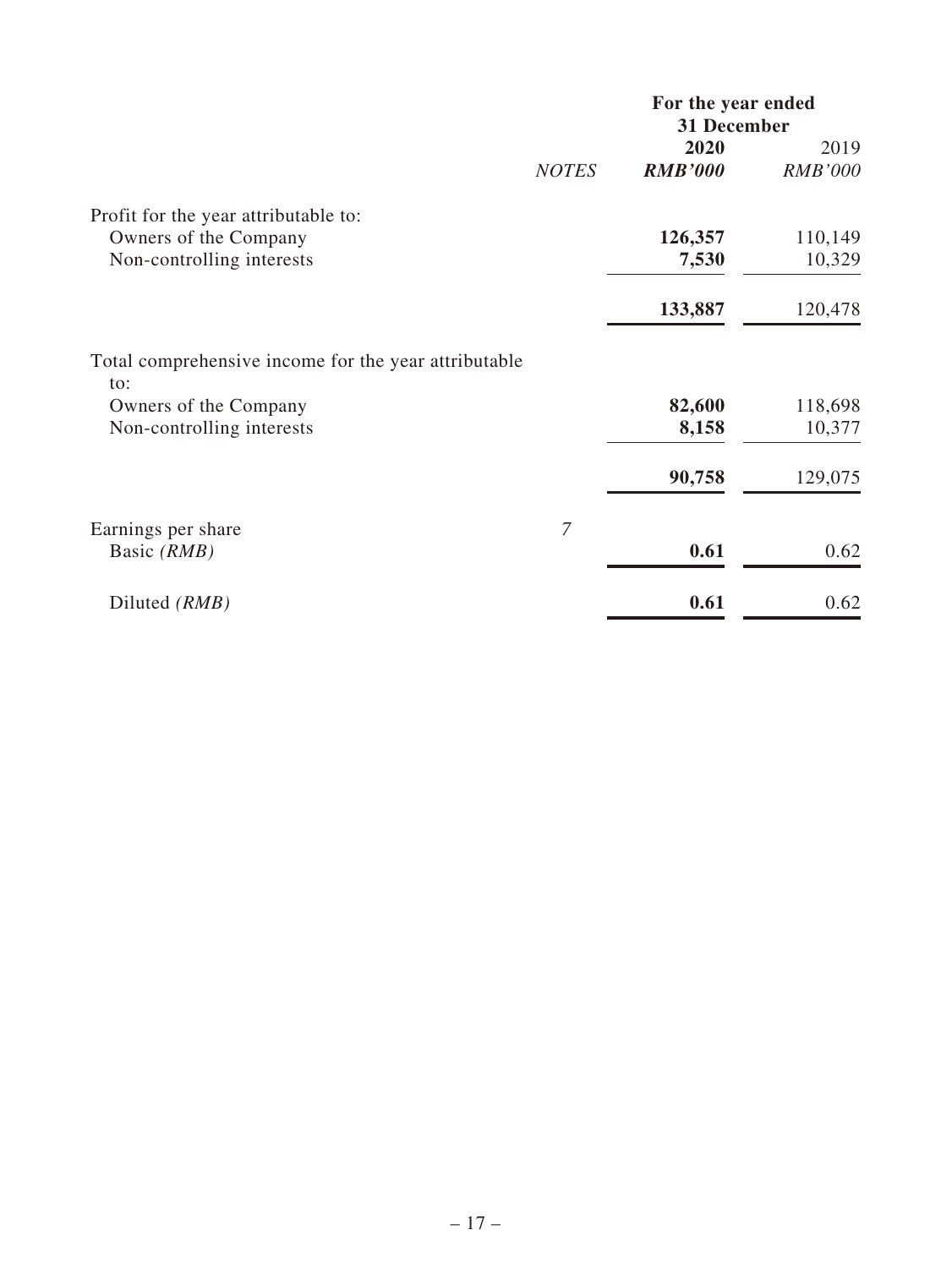# **CONSOLIDATED STATEMENT OF FINANCIAL POSITION**

|                                                       |               | As at 31 December |                |  |
|-------------------------------------------------------|---------------|-------------------|----------------|--|
|                                                       |               | 2020              | 2019           |  |
|                                                       | <b>NOTES</b>  | <b>RMB'000</b>    | <b>RMB'000</b> |  |
| <b>NON-CURRENT ASSETS</b>                             |               |                   |                |  |
| Property and equipment                                |               | 15,025            | 16,132         |  |
| Right-of-use assets                                   |               | 63,340            | 81,535         |  |
| Goodwill                                              |               | 52,945            | 64,411         |  |
| Other intangible assets                               |               | 58,403            | 45,206         |  |
| Interests in associates                               |               | 31,807            | 4,272          |  |
| Equity instruments at fair value through other        |               |                   |                |  |
| comprehensive income                                  |               | 9,705             | 9,705          |  |
| Deferred tax assets                                   |               | 3,752             | 2,781          |  |
| Other receivable                                      |               | 11,207            | 11,533         |  |
| Deposits                                              |               | 18,983            | 14,130         |  |
| Restricted bank deposits                              |               | 9,143             | 9,485          |  |
| Retirement benefit assets                             |               | 438               | 17             |  |
|                                                       |               | 274,748           | 259,207        |  |
| <b>CURRENT ASSETS</b>                                 |               |                   |                |  |
| Trade and other receivables, deposits and prepayments | $\delta$      | 525,895           | 513,356        |  |
| Amounts due from fellow subsidiaries                  | 9             | 189               | 847            |  |
| Financial assets at FVTPL                             |               | 90,459            | 133,292        |  |
| Restricted bank deposits                              |               |                   | 16,233         |  |
| Time deposits with original maturity over three       |               |                   |                |  |
| months                                                |               | 291,303           | 5              |  |
| Bank balances and cash                                |               | 677,908           | 806,967        |  |
|                                                       |               |                   |                |  |
|                                                       |               | 1,585,754         | 1,470,700      |  |
| <b>CURRENT LIABILITIES</b>                            |               |                   |                |  |
| Trade and other payables                              | 10            | 468,895           | 358,452        |  |
| <b>Contract liabilities</b>                           |               | 28,959            | 20,879         |  |
| Lease liabilities                                     |               | 28,663            | 31,858         |  |
| Amount due to ultimate holding company                | $\mathcal{G}$ | 9,135             | 10,372         |  |
| Amounts due to fellow subsidiaries                    | 9             | 844               | 949            |  |
| Tax payables                                          |               | 14,843            | 30,413         |  |
|                                                       |               | 551,339           | 452,923        |  |
|                                                       |               |                   |                |  |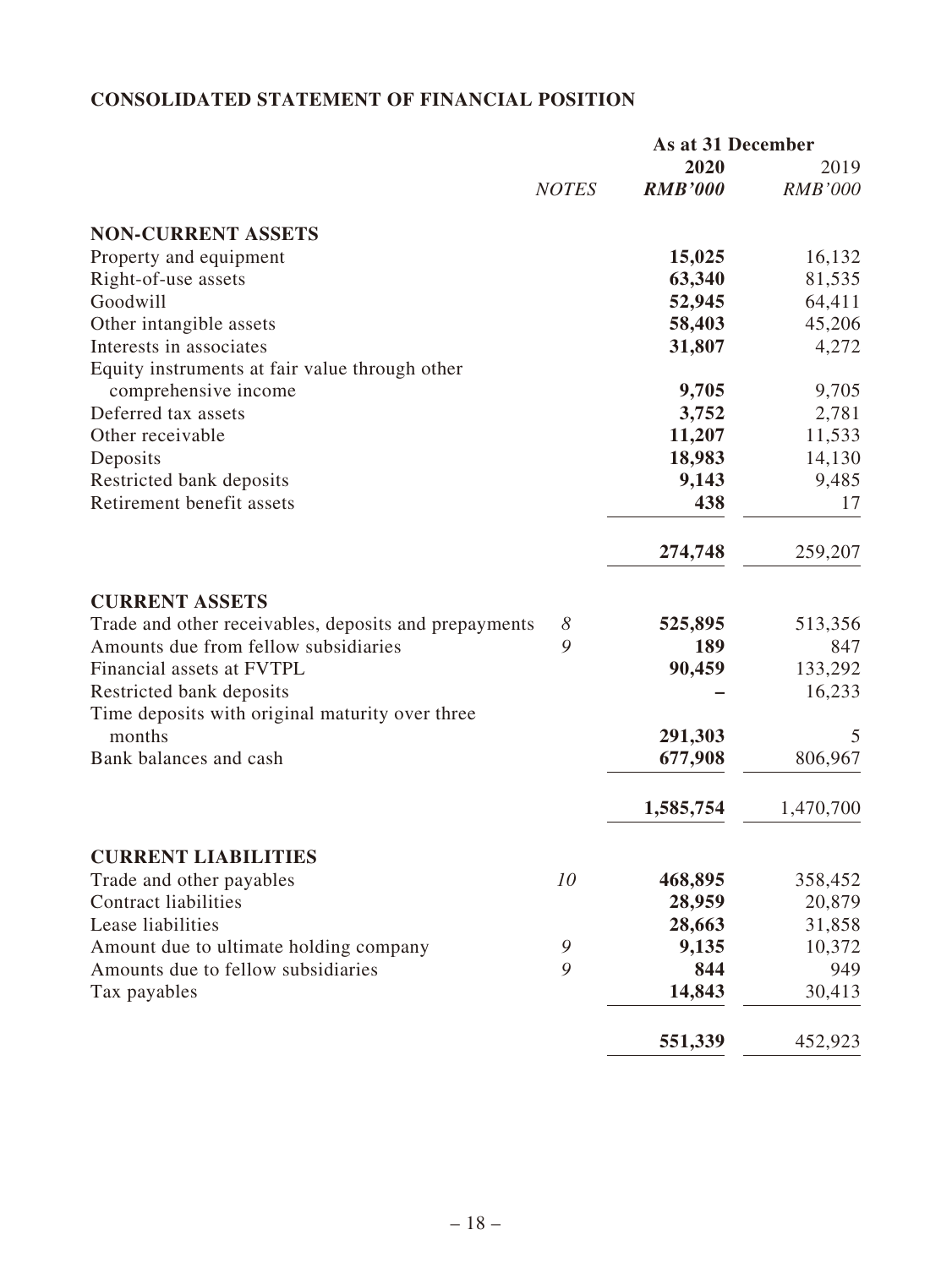|                                              |              | As at 31 December |                |
|----------------------------------------------|--------------|-------------------|----------------|
|                                              |              | 2020              | 2019           |
|                                              | <b>NOTES</b> | <b>RMB'000</b>    | <b>RMB'000</b> |
| <b>NET CURRENT ASSETS</b>                    |              | 1,034,415         | 1,017,777      |
| <b>TOTAL ASSETS LESS CURRENT LIABILITIES</b> |              | 1,309,163         | 1,276,984      |
| <b>NON-CURRENT LIABILITIES</b>               |              |                   |                |
| Deferred tax liabilities                     |              | 16,479            | 7,923          |
| Lease liabilities                            |              | 36,279            | 49,986         |
|                                              |              | 52,758            | 57,909         |
| <b>NET ASSETS</b>                            |              | 1,256,405         | 1,219,075      |
| <b>CAPITAL AND RESERVES</b>                  |              |                   |                |
| Share capital                                |              | 1,830             | 1,830          |
| Reserves                                     |              | 1,189,362         | 1,155,829      |
| Equity attributable to owners of the Company |              | 1,191,192         | 1,157,659      |
| Non-controlling interests                    |              | 65,213            | 61,416         |
| <b>TOTAL EQUITY</b>                          |              | 1,256,405         | 1,219,075      |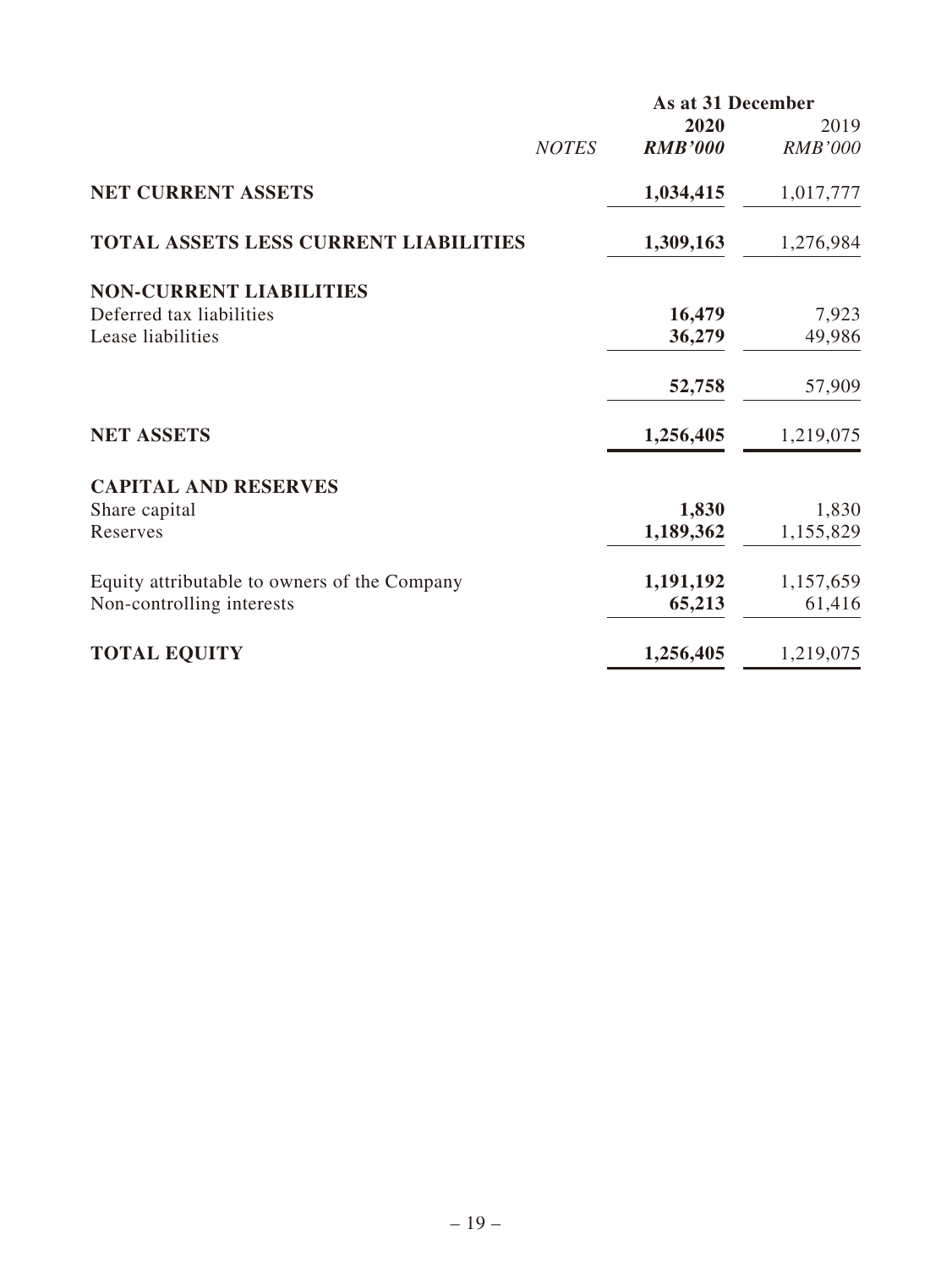# **CONSOLIDATED STATEMENT OF CASH FLOWS**

|                                                                                                                   | For the year ended<br>31 December |                |
|-------------------------------------------------------------------------------------------------------------------|-----------------------------------|----------------|
|                                                                                                                   | 2020                              | 2019           |
|                                                                                                                   | <b>RMB'000</b>                    | <b>RMB'000</b> |
| <b>OPERATING ACTIVITIES</b>                                                                                       |                                   |                |
| Profit before tax                                                                                                 | 168,878                           | 154,031        |
| Adjustments for:                                                                                                  |                                   |                |
| Finance costs                                                                                                     | 3,975                             | 2,480          |
| Bank interest income                                                                                              | (9,595)                           | (8, 545)       |
| Dividend income                                                                                                   | (975)                             | (682)          |
| Depreciation of property and equipment                                                                            | 5,174                             | 4,526          |
| Depreciation of right-of-use assets                                                                               | 31,768                            | 32,345         |
| Amortisation of intangible assets                                                                                 | 2,734                             | 2,705          |
| Loss (gain) on disposal of property and equipment                                                                 | 773                               | (59)           |
| Net fair value change in financial assets at FVTPL                                                                | (3,001)                           | (3,675)        |
| Net imputed interest on consideration receivables                                                                 | 1,633                             | (77)           |
| Impairment losses under ECL model, net of reversal                                                                | 612                               | (1, 410)       |
| Impairment loss on goodwill                                                                                       | 7,726                             | 6,232          |
| Equity-settled share-based payments                                                                               | 2,117                             | 352            |
| Share of (profit) loss of associates                                                                              | (1,784)                           | 1,926          |
| Operating cash flows before movements in working capital<br>Increase in trade and other receivables, deposits and | 210,035                           | 190,149        |
| prepayments                                                                                                       | (25,062)                          | (58,210)       |
| Decrease in amount due from ultimate holding company                                                              |                                   | 194            |
| Decrease (increase) in amounts due from fellow subsidiaries                                                       | 84                                | (273)          |
| Increase in trade and other payables                                                                              | 115,058                           | 5,882          |
| Increase in contract liabilities                                                                                  | 8,134                             | 7,851          |
| Decrease in amount due to ultimate holding company                                                                | (751)                             | (9,175)        |
| Increase in amounts due to fellow subsidiaries                                                                    | 106                               | 58             |
| (Increase) decrease in retirement benefit assets                                                                  | (85)                              | 371            |
| Cash generated from operations                                                                                    | 307,519                           | 136,847        |
| Income tax paid                                                                                                   | (34,969)                          | (25, 645)      |
|                                                                                                                   |                                   |                |
| NET CASH FROM OPERATING ACTIVITIES                                                                                | 272,550                           | 111,202        |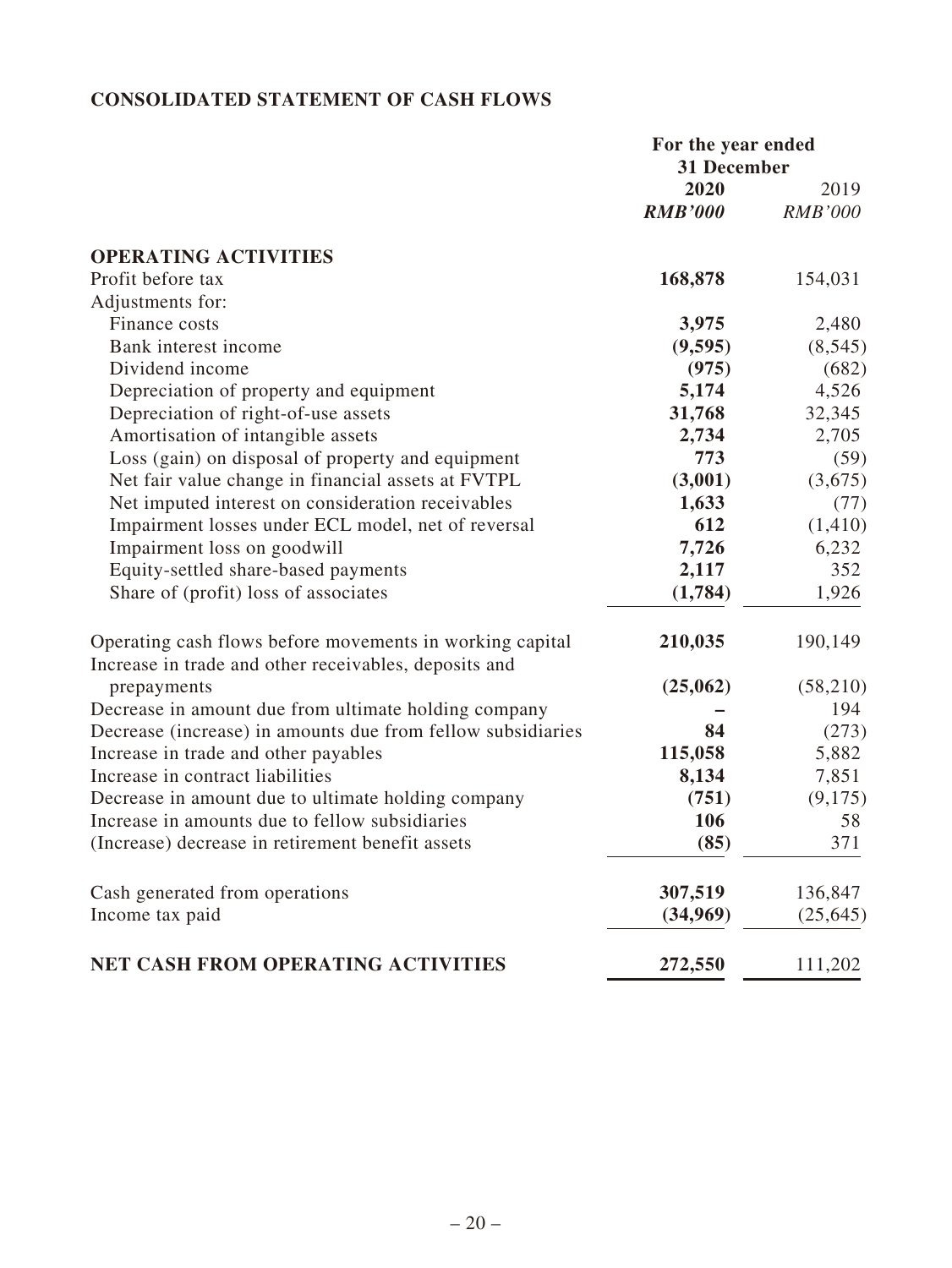|                                                           | For the year ended<br>31 December |                |  |
|-----------------------------------------------------------|-----------------------------------|----------------|--|
|                                                           | 2020                              | 2019           |  |
|                                                           | <b>RMB'000</b>                    | <b>RMB'000</b> |  |
| <b>INVESTING ACTIVITIES</b>                               |                                   |                |  |
| Interest received                                         | 9,595                             | 8,545          |  |
| Dividend received                                         | 975                               | 682            |  |
| Purchases of property and equipment                       | (5,024)                           | (6,783)        |  |
| Proceeds from disposal of property and equipment          | 66                                | 120            |  |
| Addition of other financial assets at FVTPL               |                                   | (21,069)       |  |
| Proceeds from disposal of other financial assets at FVTPL | 20,297                            |                |  |
| Placement of structured deposits                          | (446,000)                         | (544, 891)     |  |
| Settlement of structured deposits                         | 471,537                           | 523,622        |  |
| Placement of time deposits                                | (572, 396)                        | (702, 378)     |  |
| Withdrawal of time deposits                               | 264,365                           | 849,927        |  |
| Placement of restricted bank deposits                     | (29,600)                          | (29, 734)      |  |
| Withdrawal of restricted bank deposits                    | 45,600                            | 45,725         |  |
| Repayment from ultimate holding company                   |                                   | 3,966          |  |
| Advance to fellow subsidiaries                            |                                   | (2,102)        |  |
| Repayment from fellow subsidiaries                        | 597                               | 1,540          |  |
| Addition of investments in associates                     | (27, 350)                         |                |  |
| Return of capital from an associate                       | 1,599                             |                |  |
| Settlement of consideration receivables from disposal of  |                                   |                |  |
| subsidiaries                                              | 2,650                             | 1,515          |  |
| Development costs paid                                    | (18, 186)                         | (5,456)        |  |
| NET CASH (USED IN) FROM INVESTING ACTIVITIES              | (281, 275)                        | 123,229        |  |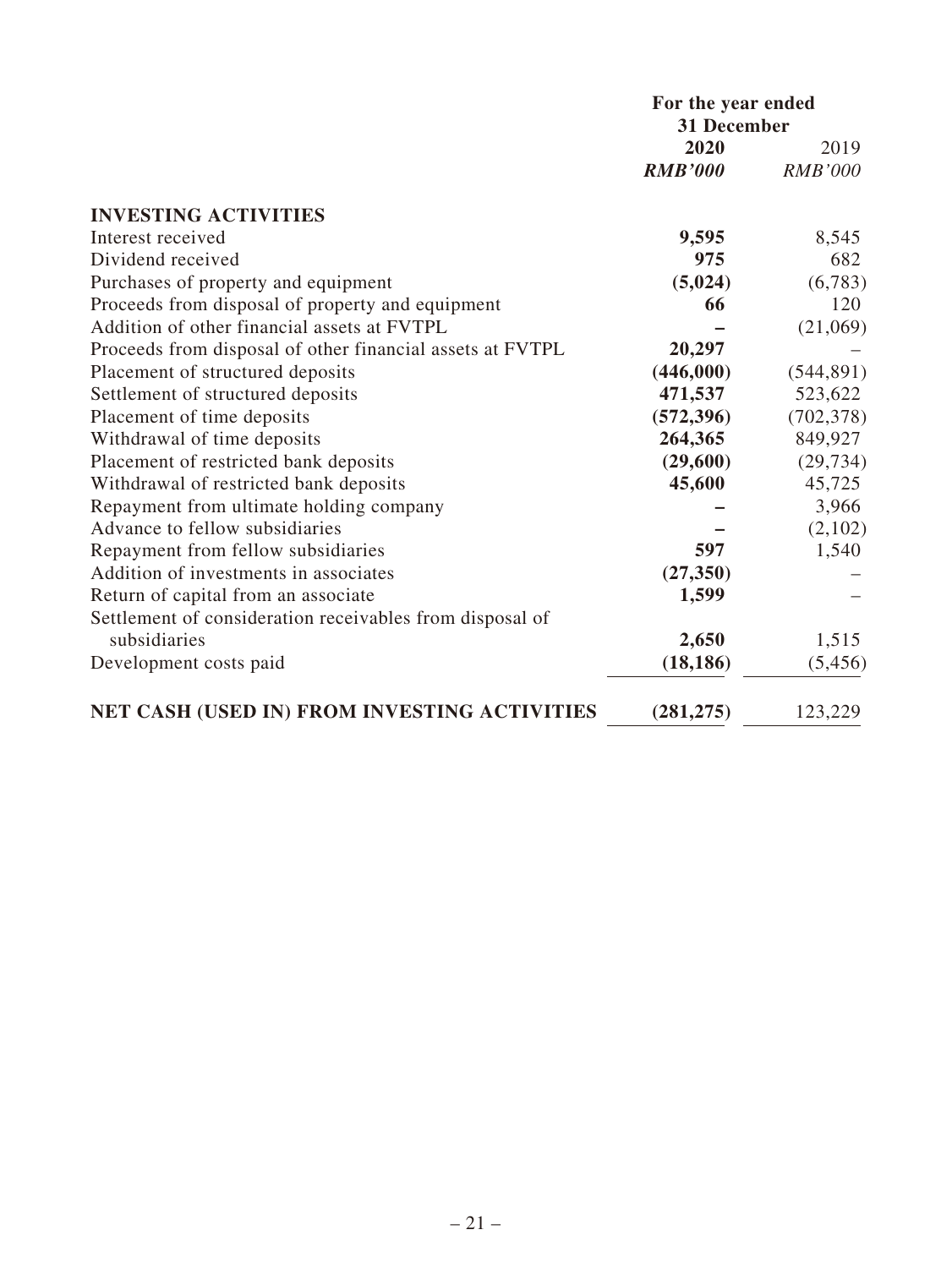|                                                           | For the year ended<br>31 December |                |
|-----------------------------------------------------------|-----------------------------------|----------------|
|                                                           | 2020                              | 2019           |
|                                                           | <b>RMB'000</b>                    | <b>RMB'000</b> |
| <b>FINANCING ACTIVITIES</b>                               |                                   |                |
| Interest paid                                             | (3,975)                           | (2,480)        |
| Advance from ultimate holding company                     |                                   | 504            |
| Repayment to ultimate holding company                     |                                   | (1,823)        |
| Advance from fellow subsidiaries                          | 52                                | 1,290          |
| Repayment to fellow subsidiaries                          | (263)                             | (2,815)        |
| Dividends paid to NCI shareholders                        | (4,361)                           | (18, 732)      |
| Dividends paid                                            | (51, 184)                         | (83, 783)      |
| Repayment of lease liabilities                            | (30, 412)                         | (30,778)       |
| Proceeds from issue of new shares                         |                                   | 502,693        |
| Payment of transaction costs attributable to issue of new |                                   |                |
| shares                                                    |                                   | (30, 935)      |
| NET CASH (USED IN) FROM FINANCING ACTIVITIES              | (90, 143)                         | 333,141        |
| NET (DECREASE) INCREASE IN CASH AND CASH                  |                                   |                |
| <b>EQUIVALENTS</b>                                        | (98, 868)                         | 567,572        |
| CASH AND CASH EQUIVALENTS AT 1 JANUARY                    | 806,967                           | 229,839        |
| Effect of foreign exchange rate changes                   | (30, 191)                         | 9,556          |
| CASH AND CASH EQUIVALENTS AT 31 DECEMBER,                 |                                   |                |
| represented by bank balances and cash                     | 677,908                           | 806,967        |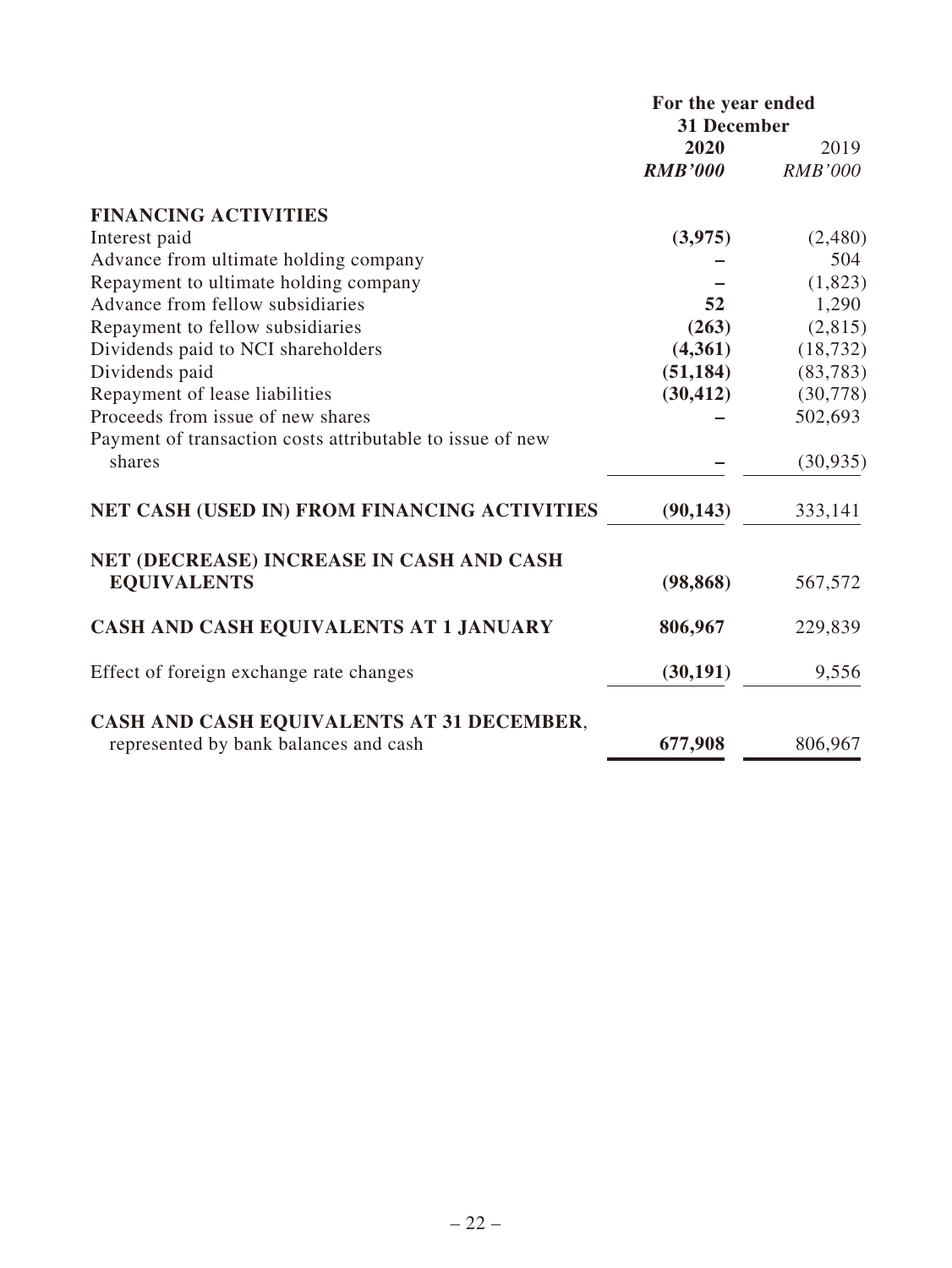# **NOTES TO CONSOLIDATED FINANCIAL STATEMENTS**

### **1. GENERAL**

ManpowerGroup Greater China Limited (the "**Company**") was incorporated in the Cayman Islands as an exempted company with limited liability on 26 September 2014. The Company's shares were listed on the Main Board of The Stock Exchange of Hong Kong Limited (the "**Stock Exchange**") on 10 July 2019. The addresses of the Company's registered office and principal place of business in the People's Republic of China (the "**PRC**") are PO Box 309, Ugland House, Grand Cayman, KY1-1104, Cayman Islands and 36/F, Xin Mei Union Square, No. 999, Pudong Road (S), Pudong District, Shanghai, PRC, respectively.

The Company is an investment holding company. The Company's subsidiaries are principally engaged in the provision of a comprehensive range of workforce solutions and services in the PRC, Hong Kong Special Administrative Region of the PRC ("**Hong Kong**"), Macau Special Administrative Region of the PRC ("**Macau**") and Taiwan (collectively referred to as "**Greater China Region**").

The consolidated financial statements of the Company and its subsidiaries (collectively referred to as the "**Group**") are presented in Renminbi ("**RMB**"), which is the same as the functional currency of the Company

### **2. APPLICATION OF NEW AND AMENDMENTS TO INTERNATIONAL FINANCIAL REPORTING STANDARDS ("IFRSs")**

### **Amendments to IFRSs that are mandatorily effective for the current year**

In the current year, the Group has applied the Amendments to References to the Conceptual Framework in IFRS Standards and the following amendments to IFRSs issued by the International Accounting Standards Board ("IASB") for the first time, which are mandatorily effective for the annual period beginning on or after 1 January 2020 for the preparation of the consolidated financial statements:

| Amendments to International Accounting                                 | Definition of Material   |
|------------------------------------------------------------------------|--------------------------|
| Standard ("IAS") 1 and IAS 8                                           |                          |
| Amendments to IFRS 3                                                   | Definition of a Business |
| Amendments to IFRS 9, IAS 39 and IFRS 7 Interest Rate Benchmark Reform |                          |

In addition, the Group has early applied the Amendments to IFRS 16 COVID-19-Related Rent Concessions.

Except as described below, the application of the Amendments to References to the Conceptual Framework in IFRS Standards and the amendments to IFRSs in the current year has had no material impact on the Group's financial positions and performance for the current and prior years and/or on the disclosures set out in these consolidated financial statements.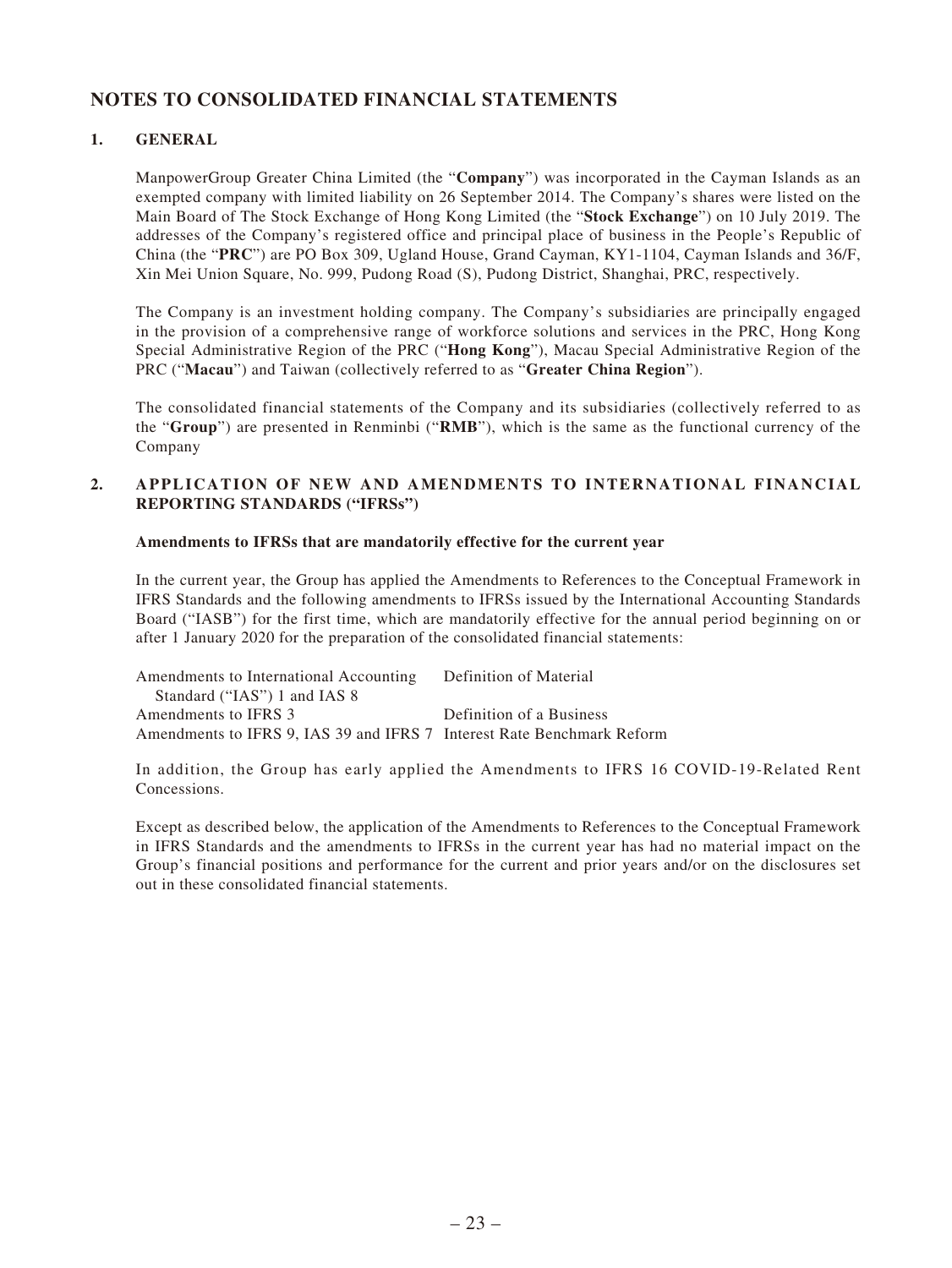### **Impacts on early application of Amendments to IFRS 16 COVID-19 – Related Rent Concessions**

The Group has applied the amendment for the first time in the current year. The amendment introduces a new practical expedient for lessees to elect not to assess whether a COVID-19-related rent concession is a lease modification. The practical expedient only applies to rent concessions occurring as a direct consequence of the COVID-19 that meets all of the following conditions:

- the change in lease payments results in revised consideration for the lease that is substantially the same as, or less than, the consideration for the lease immediately preceding the change;
- any reduction in lease payments affects only payments originally due on or before 30 June 2021; and
- there is no substantive change to other terms and conditions of the lease.

A lessee applying the practical expedient accounts for changes in lease payments resulting from rent concessions the same way it would account for the changes applying IFRS 16 Leases if the changes were not a lease modification. Forgiveness or waiver of lease payments are accounted for as variable lease payments. The related lease liabilities are adjusted to reflect the amounts forgiven or waived with a corresponding adjustment recognised in the profit or loss in the period in which the event occurs.

The application of the amendment had no impact to the opening retained profits at 1 January 2020. The Group has derecognised the part of lease liability that has been extinguished by the forgiveness of lease payments using the discount rates originally applied to these leases respectively, resulting in a decrease in the lease liabilities of approximately RMB234,000, which has been recognised as variable lease payments in profit or loss for the current year.

#### **New and amendments to IFRSs in issue but not yet effective**

The Group has not early applied the following new and amendments to IFRSs that have been issued but are not yet effective:

| <b>IFRS 17</b>                | Insurance Contracts and the related Amendments <sup>1</sup>              |
|-------------------------------|--------------------------------------------------------------------------|
| Amendments to IFRS 3          | Reference to the Conceptual Framework <sup>2</sup>                       |
| Amendments to IFRS 9, IAS 39, | Interest Rate Benchmark Reform - Phase 2 <sup>4</sup>                    |
| IFRS 7, IFRS 4 and IFRS 16    |                                                                          |
| Amendments to IFRS 10         | Sale or Contribution of Assets between an Investor and its Associate     |
| and IAS 28                    | or Joint Venture <sup>3</sup>                                            |
| Amendments to IAS 1           | Classification of Liabilities as Current or Non-current <sup>1</sup>     |
| Amendments to IAS 1 and IFRS  | Disclosure of Accounting Policies <sup>1</sup>                           |
| Practice Statement 2          |                                                                          |
| Amendments to IAS 8           | Definition of Accounting Estimate <sup>1</sup>                           |
| Amendments to IAS 16          | Property, Plant and Equipment: Proceeds before Intended Use <sup>2</sup> |
| Amendments to IAS 37          | Onerous Contracts – Cost of Fulfilling a Contract <sup>2</sup>           |
| Amendments to IFRS Standards  | Annual Improvements to IFRS Standards 2018-2020 <sup>2</sup>             |
|                               |                                                                          |

1 Effective for annual periods beginning on or after 1 January 2023.

- 2 Effective for annual periods beginning on or after 1 January 2022.
- 3 Effective for annual periods beginning on or after a date to be determined.
- 4 Effective for annual periods beginning on or after 1 January 2021.

Except for the new and amendments to IFRSs mentioned below, the directors of the Company anticipate that the application of all other new and amendments to IFRSs will have no material impact on the consolidated financial statements in the foreseeable future.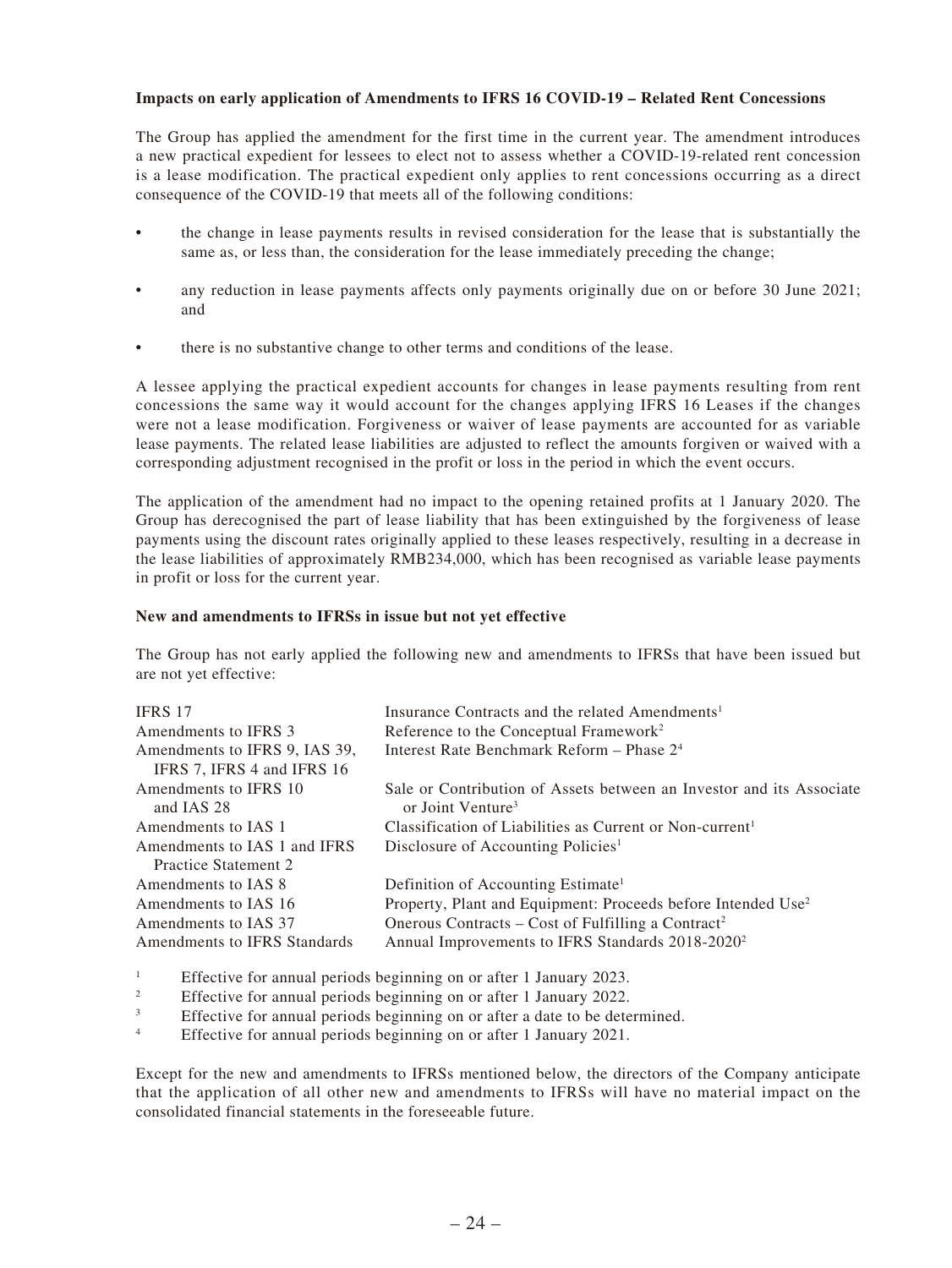## *Amendments to IFRS 3 Reference to the Conceptual Framework*

The amendments:

- update a reference in IFRS 3 Business Combinations so that it refers to the Conceptual Framework for Financial Reporting issued by IASB in March 2018 (the "Conceptual Framework") instead of the International Accounting Standards Committee's Framework for the Preparation and Presentation of Financial Statements (replaced by the Conceptual Framework for Financial Reporting issued in September 2010);
- add a requirement that, for transactions and other events within the scope of IAS 37 Provisions, Contingent Liabilities and Contingent Assets or International Financial Reporting Interpretations Committee – Interpretation 21 Levies ("IFRIC 21"), an acquirer applies IAS 37 or IFRIC 21 instead of Conceptual Framework to identify the liabilities it has assumed in a business combination; and
- add an explicit statement that an acquirer does not recognise contingent assets acquired in a business combination.

The application of the amendments is not expected to have significant impact on the financial position and performance of the Group.

### **3. REVENUE AND SEGMENT INFORMATION**

### **Segment information**

Information reported to the Chief Executive Officer, being the chief operating decision maker ("**CODM**"), for the purposes of resource allocation and assessment of segment performance focuses on types of services provided.

Specifically, the Group's reportable segments under IFRS 8 are as follows:

- 1. Workforce Solutions the Group provides the following services to its customers:
	- Flexible staffing service for which the Group helps to provide contingent workers for customers who wish to manage their own headcount or only require workers for a limited time or a specific project. The Group provides contingent workers contracted with the Group that it finds suitable for the job descriptions and assign them to the customers.
	- Recruitment solutions services include recruitment process outsourcing ("**RPO**") management services and recruitment services. The Group assists customers' hiring process, which include candidate assessments, screening, conducting candidate interviews and recommending suitable candidates for job vacancies, providing sourcing technology, and providing the Group's marketing and recruiting expertise.
- 2. Other Human Resource ("**HR**") Services the Group provides HR services to customers who need assistance in outplacement, leadership development, career management, talent assessment, and training and development services.

No operating segments have been aggregated in arriving at the reportable segments of the Group.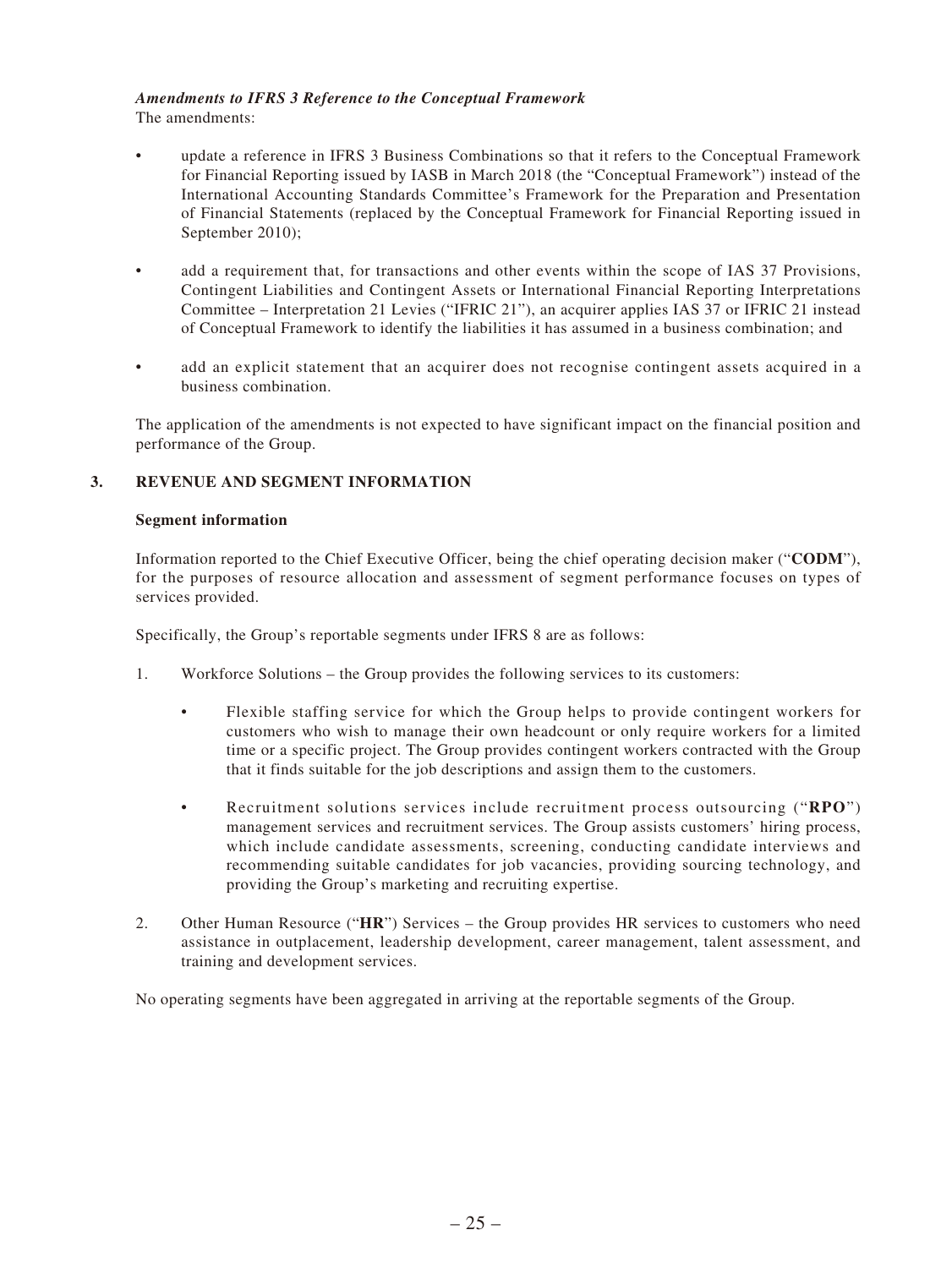## **Segment revenue and results**

The following is an analysis of the Group's revenue and results by operating and reportable segment:

## **Year ended 31 December 2020**

|                                                    | Workforce<br><b>Solutions</b><br><b>RMB'000</b> | <b>Other HR</b><br><b>Services</b><br><b>RMB'000</b> | <b>Total</b><br><b>RMB'000</b> |
|----------------------------------------------------|-------------------------------------------------|------------------------------------------------------|--------------------------------|
| Segment revenue                                    | 3,198,099                                       | 24,532                                               | 3,222,631                      |
| Segment profit                                     | 517,262                                         | 18,239                                               | 535,501                        |
| Unallocated:                                       |                                                 |                                                      |                                |
| Selling expenses                                   |                                                 |                                                      | (302, 348)                     |
| Administrative expenses                            |                                                 |                                                      | (70, 874)                      |
| Other income                                       |                                                 |                                                      | 14,269                         |
| Impairment losses under ECL model, net of reversal |                                                 |                                                      | (612)                          |
| Other gains and losses                             |                                                 |                                                      | (4, 867)                       |
| Finance costs                                      |                                                 |                                                      | (3,975)                        |
| Share of profit of associates                      |                                                 |                                                      | 1,784                          |
| Profit before tax                                  |                                                 |                                                      | 168,878                        |
| Year ended 31 December 2019                        |                                                 |                                                      |                                |

|                                                    | Workforce<br>Solutions<br><b>RMB'000</b> | Other HR<br>Services<br><i>RMB'000</i> | Total<br><i>RMB'000</i> |
|----------------------------------------------------|------------------------------------------|----------------------------------------|-------------------------|
| Segment revenue                                    | 2,963,762                                | 77,751                                 | 3,041,513               |
| Segment profit                                     | 553,813                                  | 32,784                                 | 586,597                 |
| Unallocated:                                       |                                          |                                        |                         |
| Selling expenses                                   |                                          |                                        | (345, 354)              |
| Administrative expenses                            |                                          |                                        | (75, 225)               |
| Other income                                       |                                          |                                        | 10,938                  |
| Impairment losses under ECL model, net of reversal |                                          |                                        | 1,410                   |
| Other gains and losses                             |                                          |                                        | (1,687)                 |
| Finance costs                                      |                                          |                                        | (2,480)                 |
| Share of loss of associates                        |                                          |                                        | (1,926)                 |
| Listing expenses                                   |                                          |                                        | (18, 242)               |
| Profit before tax                                  |                                          |                                        | 154,031                 |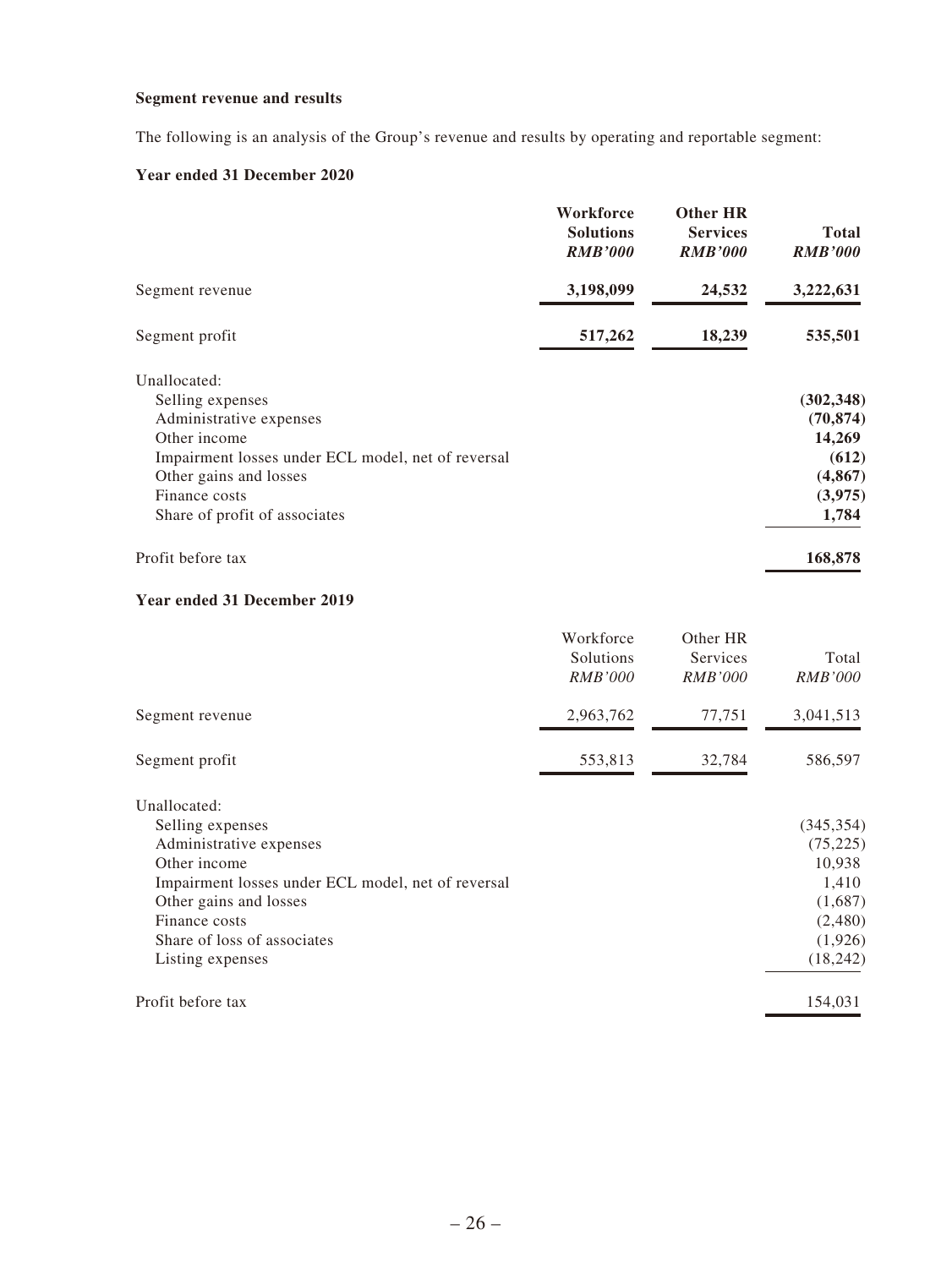### **Geographical information**

Information about the Group's revenue from external customers is presented based on the location of the operations of customers. Information about the Group's non-current assets is presented based on the geographical location of the assets.

|                     | <b>Revenue from</b> |                |                     |                |
|---------------------|---------------------|----------------|---------------------|----------------|
|                     | external customers  |                | Non-current assets* |                |
|                     | 2020                | 2019           | 2020                | 2019           |
|                     | <b>RMB'000</b>      | <i>RMB'000</i> | <b>RMB'000</b>      | <i>RMB'000</i> |
| <b>PRC</b>          | 1,763,695           | 1,511,849      | 121,736             | 85,096         |
| Hong Kong and Macau | 620,146             | 698,390        | 94,494              | 117,735        |
| Taiwan              | 838,790             | 831,274        | 5,290               | 8,725          |
|                     | 3,222,631           | 3,041,513      | 221,520             | 211,556        |

\* Non-current assets excluded those relating to deferred tax assets, retirement benefit assets and financial instruments.

The accounting policies of the operating segments are the same as the Group's accounting policies. Segment profit represents the gross profit earned by each segment without allocation of selling expenses, administrative expenses, other income, impairment losses under ECL model, net of reversal, other gains or losses, finance costs and share of profit (loss) of associates. This is the measure reported to the CODM for the purposes of resource allocation and performance assessment. In addition, the impairment loss on goodwill of approximately RMB7,726,000 (2019: RMB6,232,000) recognised in profit or loss for Workforce Solutions segment is provided to the CODM but not included in the measure of segment profit.

There were no inter-segment sales for both years.

#### **Segment assets and liabilities**

Information reported to the CODM for the purposes of resource allocation and performance assessment does not include any assets and liabilities. Accordingly, no segment assets and liabilities are presented.

#### **Information about major customers**

Revenue from the customer of the corresponding years contributing over 10% of the total revenue of the Group is as follows:

|               | 2020<br><b>RMB'000</b> | 2019<br><i>RMB'000</i> |
|---------------|------------------------|------------------------|
| Customer $A1$ | 705,257                | 393,139                |

<sup>1</sup> Revenue from Workforce Solutions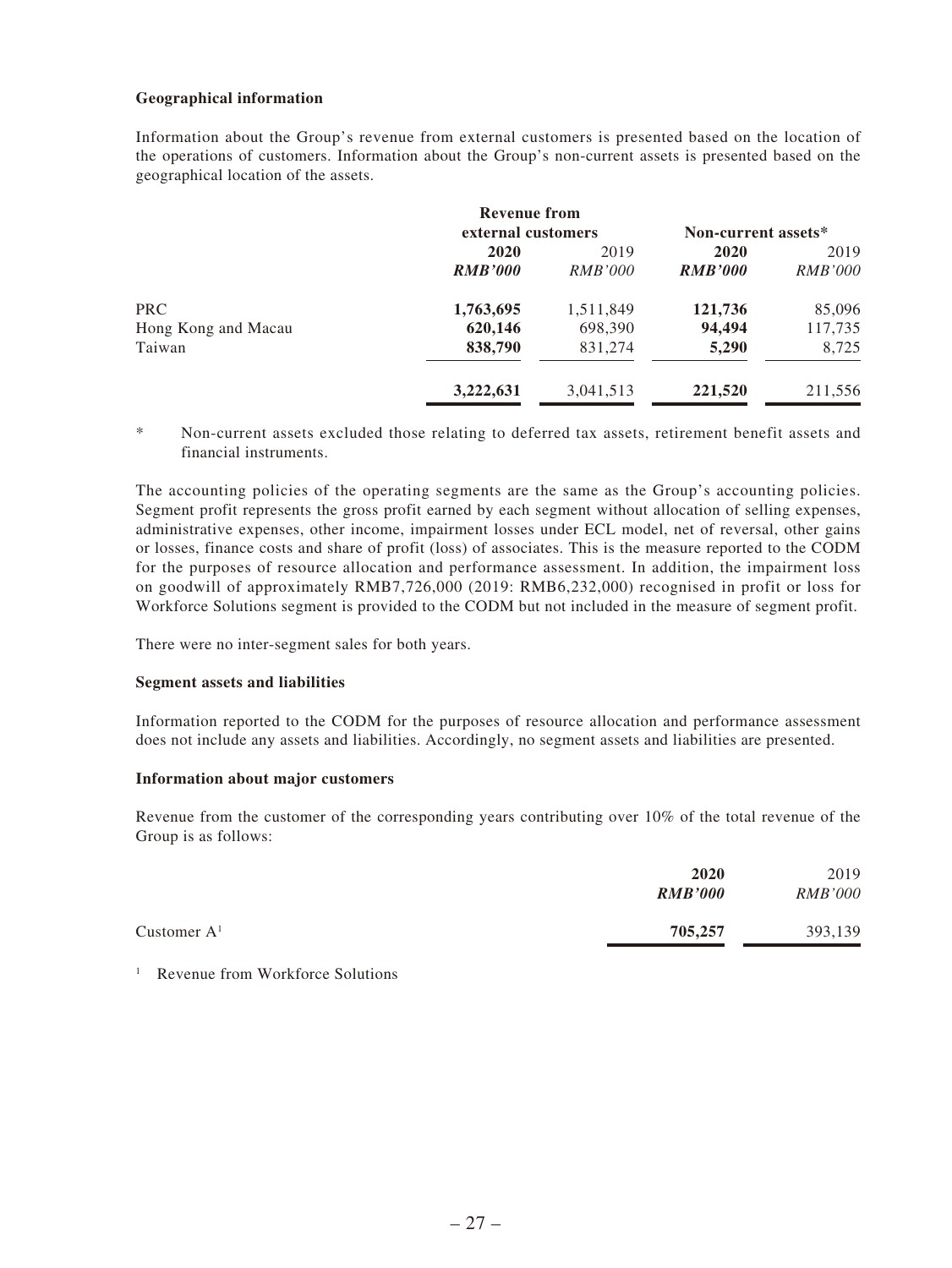## **Disaggregation of revenue**

## **Year ended 31 December 2020**

| Workforce<br><b>Solutions</b><br><b>RMB'000</b> | Other HR<br><b>Services</b><br><b>RMB'000</b> | <b>Total</b><br><b>RMB'000</b> |
|-------------------------------------------------|-----------------------------------------------|--------------------------------|
|                                                 |                                               |                                |
| 3,011,853                                       |                                               | 3,011,853                      |
| 186,246                                         |                                               | 186,246                        |
|                                                 | 24,532                                        | 24,532                         |
| 3,198,099                                       | 24,532                                        | 3,222,631                      |
|                                                 |                                               |                                |

## **Year ended 31 December 2019**

|                       | Workforce<br>Solutions<br><i>RMB'000</i> | Other HR<br>Services<br><i>RMB'000</i> | Total<br><i>RMB'000</i> |
|-----------------------|------------------------------------------|----------------------------------------|-------------------------|
| Types of service      |                                          |                                        |                         |
| Flexible staffing     | 2,685,217                                |                                        | 2,685,217               |
| Recruitment solutions | 278,545                                  |                                        | 278,545                 |
| <b>Others</b>         |                                          | 77,751                                 | 77,751                  |
|                       | 2,963,762                                | 77,751                                 | 3,041,513               |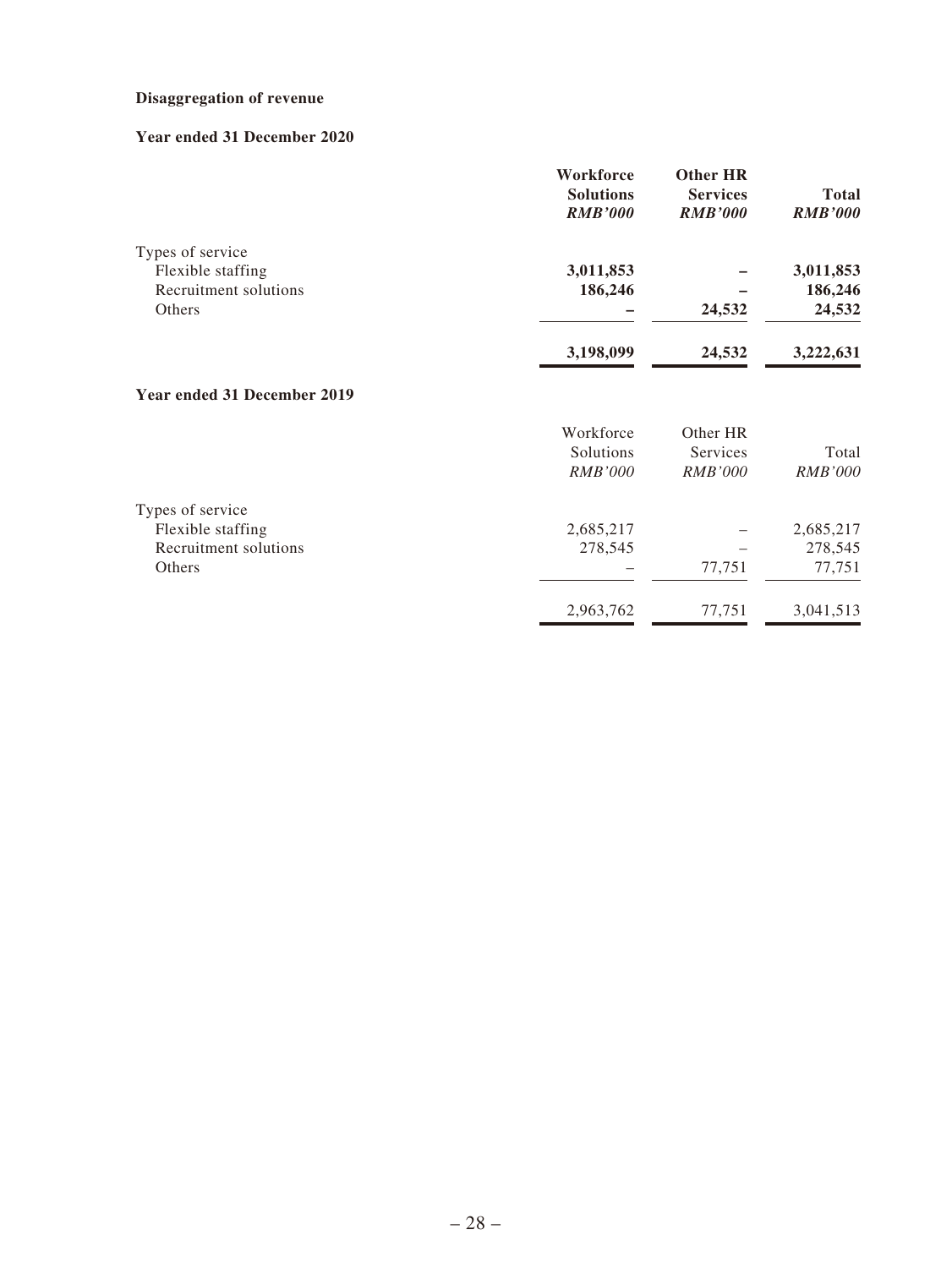### **4. INCOME TAX EXPENSE**

|                                      | 2020           | 2019    |
|--------------------------------------|----------------|---------|
|                                      | <b>RMB'000</b> | RMB'000 |
| Current tax:                         |                |         |
| - PRC Enterprise Income Tax ("EIT")  | 14,651         | 18,049  |
| - Hong Kong Profits Tax              | 2,953          | 5,734   |
| - Macau Complementary Tax            | 43             | 313     |
| - Taiwan Income Tax                  | 6,003          | 7,692   |
| - Taiwan dividend withholding tax    | 3,794          |         |
|                                      | 27,444         | 31,788  |
| (Over)underprovision in prior years: |                |         |
| - PRC EIT                            | 84             | 175     |
| - Hong Kong Profits Tax              | (532)          | (107)   |
| - Taiwan Income Tax                  | (30)           |         |
|                                      | (478)          | 68      |
| Deferred tax                         | 8,025          | 1,697   |
|                                      | 34,991         | 33,553  |

Under the Law of the PRC on Enterprise Income Tax (the "**EIT Law**") and Implementation Regulation of the EIT Law, the tax rate of the PRC subsidiaries is 25% for both years. The Group's subsidiaries that are tax residents in the PRC are subject to the PRC dividend withholding tax of 5% for those non-PRC tax resident immediate holding companies registered in Hong Kong, when and if undistributed earnings are declared to be paid as dividends out of profits that arose on or after 1 January 2008.

Certain PRC subsidiaries of the Group were qualified as Small Low-Profit Enterprise, under the relevant tax regulations in the PRC, which were entitled to a preferential income tax rate that was calculated in accordance with the two-tiered profits tax rates regime for the years ended 31 December 2019 and 2020 and year ending 31 December 2021. Under the two-tiered profits tax rates regime, the first RMB1,000,000 of the taxable income of qualified entities are taxed at 5%, and the taxable income above RMB1,000,000 and less than RMB3,000,000 are taxed at 10%.

Hong Kong Profits Tax is calculated at 16.5% of the estimated assessable profits for both years.

On 21 March 2018, the Hong Kong Legislative Council passed the Inland Revenue (Amendment) (No.7) Bill 2017 (the "**Bill**") which introduces the two-tiered profits tax rates regime. The Bill was signed into law on 28 March 2018 and was gazetted on the following day. Under the two-tiered profits tax rates regime, the first HK\$2,000,000 of profits of the qualifying group entity will be taxed at 8.25%, and profits above HK\$2,000,000 will be taxed at 16.5%. The profits of group entities not qualifying for the two-tiered profits tax rates regime will continue to be taxed at a flat rate of 16.5%.

Accordingly, the Hong Kong Profits Tax of the qualifying group entity is calculated at 8.25% on the first HK\$2,000,000 of the estimated assessable profits and at 16.5% on the estimated assessable profits above HK\$2,000,000.

Macau Complementary Tax is calculated at 12% of the estimated assessable profit for both years.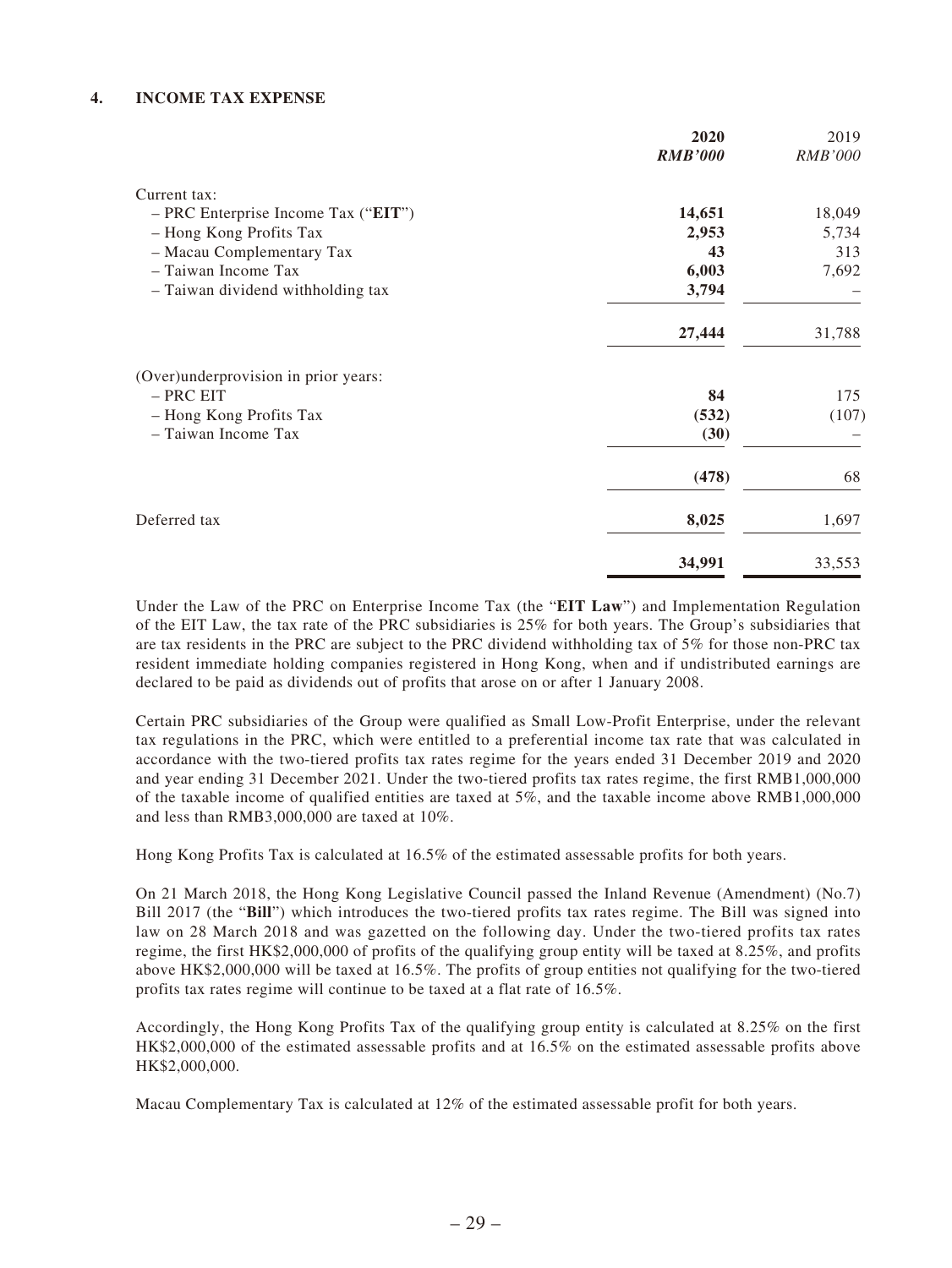Taiwan Income Tax is calculated at 20% of the estimated assessable profit for both years. Under the relevant regulations in Taiwan, unappropriated earnings of subsidiaries in Taiwan is subject to a corporate surtax of 5%. Withholding tax of 21% is imposed on dividends declared in respect of profits earned by Taiwan subsidiaries that are received by non-Taiwan resident entities.

### **5. PROFIT FOR THE YEAR**

|                                                                     | 2020<br><b>RMB'000</b> | 2019<br><i>RMB'000</i> |
|---------------------------------------------------------------------|------------------------|------------------------|
| Profit for the year has been arrived at after charging (crediting): |                        |                        |
| Directors' emoluments                                               |                        |                        |
| Fees                                                                | 642                    | 324                    |
| Salaries, allowances and other benefits                             | 3,218                  | 3,218                  |
| Retirement benefit scheme contributions                             | 62                     | 101                    |
| Performance related bonus                                           | 835                    | 2,556                  |
| Equity-settled share-based payments                                 | 211                    | 36                     |
|                                                                     | 4,968                  | 6,235                  |
| Other staff costs                                                   |                        |                        |
| Salaries, allowances and other benefits                             | 2,718,430              | 2,207,405              |
| Retirement benefit scheme contributions                             | 227,283                | 284,667                |
| Equity-settled share-based payments                                 | 1,906                  | 316                    |
|                                                                     | 2,947,619              | 2,492,388              |
| Total staff costs                                                   | 2,952,587              | 2,498,623              |
| Depreciation of property and equipment                              | 5,174                  | 4,526                  |
| Depreciation of right-of-use assets                                 | 31,768                 | 32,345                 |
| Amortisation of intangible assets                                   | 2,734                  | 2,705                  |
| Loss (gain) on disposal of property and equipment                   | 773                    | (59)                   |
| Research and development costs recognised as an expense             |                        |                        |
| (included in administrative expenses)                               | 449                    | 5,451                  |
| COVID-19-related rent concessions                                   | (234)                  |                        |

For the year ended 31 December 2020, the Group recognised government grants by deducting from the related expenses in respect of COVID-19-related subsidies which mainly relate to Employment Support Scheme provided by the Hong Kong government and reduction or waiver of social insurance contributions by the PRC government.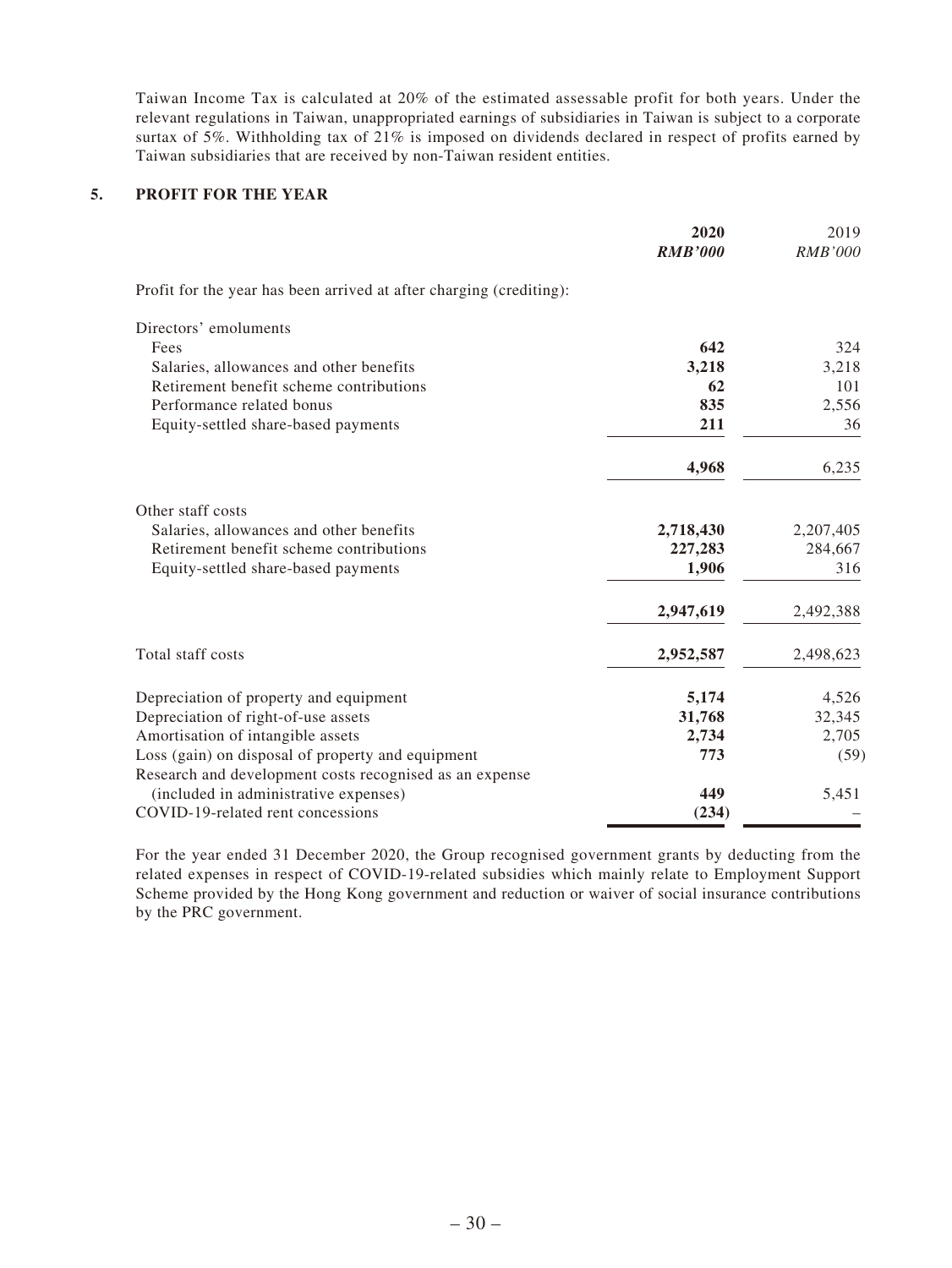### **6. DIVIDEND**

During the year ended 31 December 2019, a final dividend of US\$12.2 million (equivalent to approximately RMB83.8 million) in respect of the year ended 31 December 2018 was declared and paid.

During the current year, a final dividend of HK\$0.27 per ordinary share in respect of the year ended 31 December 2019, in an aggregate amount of approximately HK\$56 million (equivalent to approximately RMB51.2 million), was declared and paid in July 2020.

Subsequent to the end of the Reporting Period, a final dividend of HK\$0.32 per ordinary share in respect of the year ended 31 December 2020, in an aggregate amount of approximately HK\$66.4 million (equivalent to approximately RMB56 million), has been proposed by the directors of the Company and is subject to approval by the shareholders in the forthcoming annual general meeting.

### **7. EARNINGS PER SHARE**

The calculation of the basic and diluted earnings per share attributable to owners of the Company is based on the following data:

Earnings figures are calculated as follows:

|                                                                                                                      | 2020<br><b>RMB'000</b> | 2019<br><i>RMB'000</i> |
|----------------------------------------------------------------------------------------------------------------------|------------------------|------------------------|
| <b>Earnings</b>                                                                                                      |                        |                        |
| Earnings for the purpose of calculating basic and diluted<br>earnings per share (profit for the year attributable to |                        |                        |
| owners of the Company)                                                                                               | 126,357                | 110,149                |
| Number of shares                                                                                                     |                        |                        |
|                                                                                                                      | 2020                   | 2019                   |
| Weighted average number of ordinary shares for the                                                                   |                        |                        |
| purpose of basic earnings per share                                                                                  | 207,500,000            | 176,993,151            |
| Effect of dilutive potential ordinary shares:                                                                        |                        |                        |
| Share options issued by the Company                                                                                  | 196,484                |                        |
| Over-allotment option issued by the Company                                                                          |                        | 66,586                 |
| Weighted average number of ordinary shares for the purpose of                                                        |                        |                        |
| diluted earnings per share                                                                                           | 207,696,484            | 177,059,737            |

The weighted average number of ordinary shares for the purpose of calculating basic and diluted earnings per share has been determined on the assumption that the redenomination of issued share capital and the issue of 135,097,920 ordinary shares pursuant to the capitalisation issue have been effective on 1 January 2019.

The computation of diluted earnings per share for the year ended 31 December 2019 did not assume the exercise of share options granted by the Company because the exercise price of those options was higher than the average market price for shares for 2019.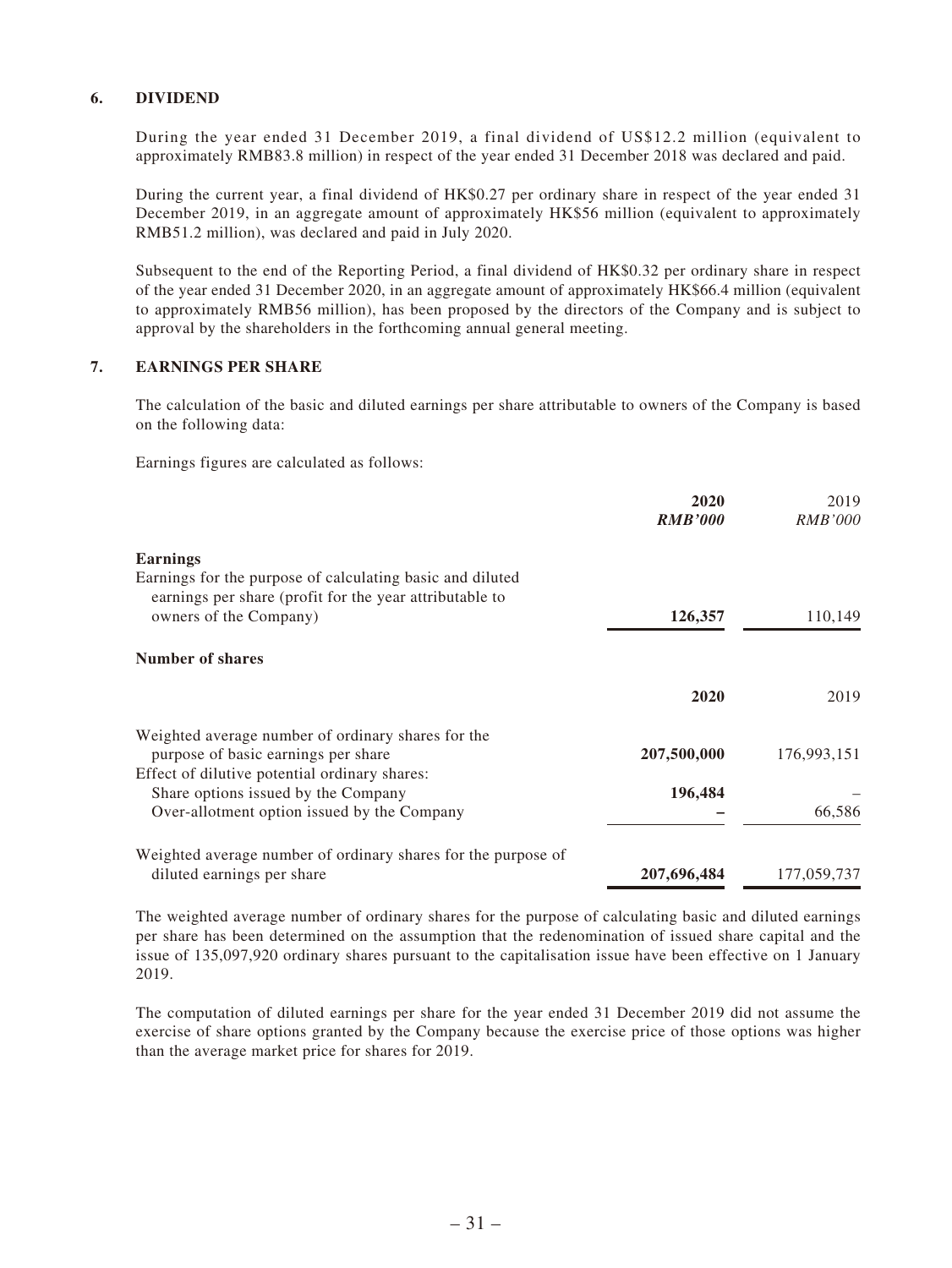### **8. TRADE AND OTHER RECEIVABLES, DEPOSITS AND PREPAYMENTS**

The following is an aged analysis of trade receivables net of allowance for credit losses, presented based on the invoice dates:

|              | 2020           | 2019           |
|--------------|----------------|----------------|
|              | <b>RMB'000</b> | <b>RMB'000</b> |
| $0-30$ days  | 418,415        | 436,220        |
| $31-60$ days | 16,429         | 22,685         |
| $61-90$ days | 7,323          | 7,748          |
| Over 90 days | 14,915         | 8,181          |
|              | 457,082        | 474,834        |

### **9. AMOUNTS DUE FROM (TO) ULTIMATE HOLDING COMPANY/FELLOW SUBSIDIARIES**

The following is an ageing analysis of amounts due from fellow subsidiaries (trade related) at the end of the Reporting Period, presented based on the invoice date:

|               |                | <b>Amounts due from</b><br>fellow subsidiaries |  |
|---------------|----------------|------------------------------------------------|--|
|               | 2020           | 2019                                           |  |
|               | <b>RMB'000</b> | <b>RMB'000</b>                                 |  |
| $0 - 30$ days | 124            | 137                                            |  |
| $31-60$ days  | 33             | 28                                             |  |
| $61-90$ days  | 20             | 67                                             |  |
| Over 90 days  | 12             | 41                                             |  |
|               | 189            | 273                                            |  |

The following is an ageing analysis of amounts due to ultimate holding company and fellow subsidiaries (trade related) at the end of the Reporting Period, presented based on the invoice date:

|               | <b>Amount due to</b><br>ultimate holding company |                | <b>Amounts due to</b><br>fellow subsidiaries |                |
|---------------|--------------------------------------------------|----------------|----------------------------------------------|----------------|
|               | 2020                                             | 2019           | <b>2020</b>                                  | 2019           |
|               | <b>RMB'000</b>                                   | <i>RMB'000</i> | <b>RMB'000</b>                               | <i>RMB'000</i> |
| $0 - 30$ days | 726                                              | 736            | 43                                           | 116            |
| $31-60$ days  | 635                                              | 743            | 82                                           | 38             |
| $61-90$ days  | 258                                              | 650            | 34                                           | 38             |
| Over 90 days  | <b>100</b>                                       | 341            | 685                                          | 546            |
|               | 1,719                                            | 2,470          | 844                                          | 738            |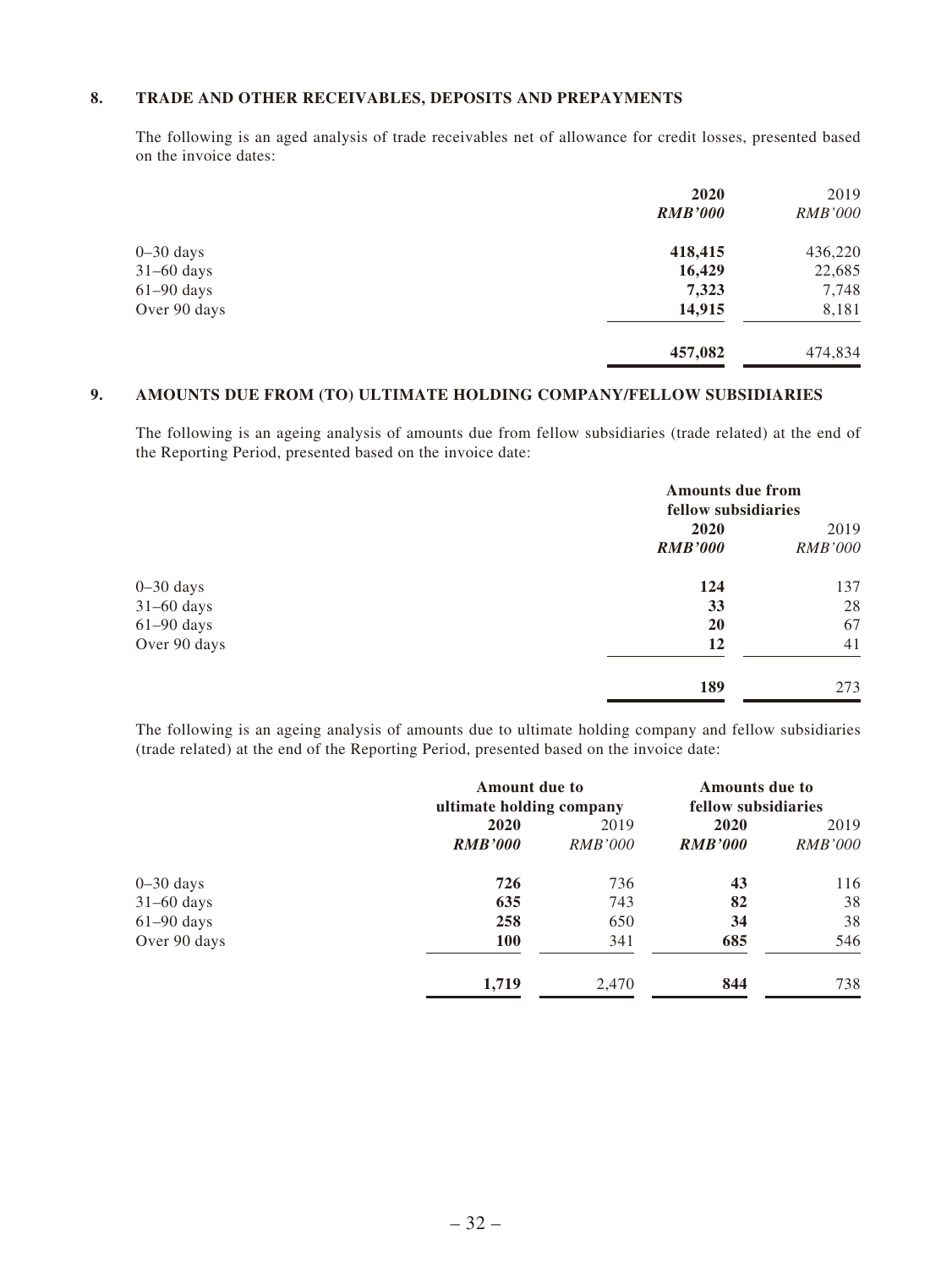### **10. TRADE AND OTHER PAYABLES**

The following is an aged analysis of the trade payables at the end of the Reporting Period, presented based on the invoice date:

|               | 2020           | 2019           |
|---------------|----------------|----------------|
|               | <b>RMB'000</b> | <b>RMB'000</b> |
| $0 - 30$ days | 13,627         | 14,655         |
| $31-60$ days  | 12             | 30             |
| $61-90$ days  | 23             | 56             |
| $91-120$ days | <b>140</b>     | 200            |
|               | 13,802         | 14,941         |

## **CORPORATE GOVERNANCE**

The Group is committed to achieving high standards of corporate governance to safeguard the interests of the Shareholders and to enhance corporate value and accountability.

The Company has adopted the corporate governance code (the "**Corporate Governance Code**") contained in Appendix 14 to the Listing Rules as its own code on corporate governance and, to the best knowledge of the Directors, the Company had complied with all applicable code provisions under the Corporate Governance Code throughout the Reporting Period.

Further information about the corporate governance practices of the Company will be set out in the annual report of the Company for the year ended 31 December 2020.

## **MODEL CODE FOR SECURITIES TRANSACTIONS BY DIRECTORS**

The Company has adopted the Model Code for Securities Transactions by Directors of Listed Issuers as contained in Appendix 10 to the Listing Rules (the "**Model Code**") as the guidelines for the Directors' dealings in the securities of the Company. Upon specific enquiries of all the Directors, each of them has confirmed that he/she had complied with all applicable code provisions under the Model Code throughout the Reporting Period.

As required by the Company, relevant officers and employees of the Company are also bound by the Model Code, which prohibits them to deal in securities of the Company at any time when he/she possesses insider information in relation to those securities. No incident of noncompliance of the Model Code by the relevant officers and employees was noted by the Company.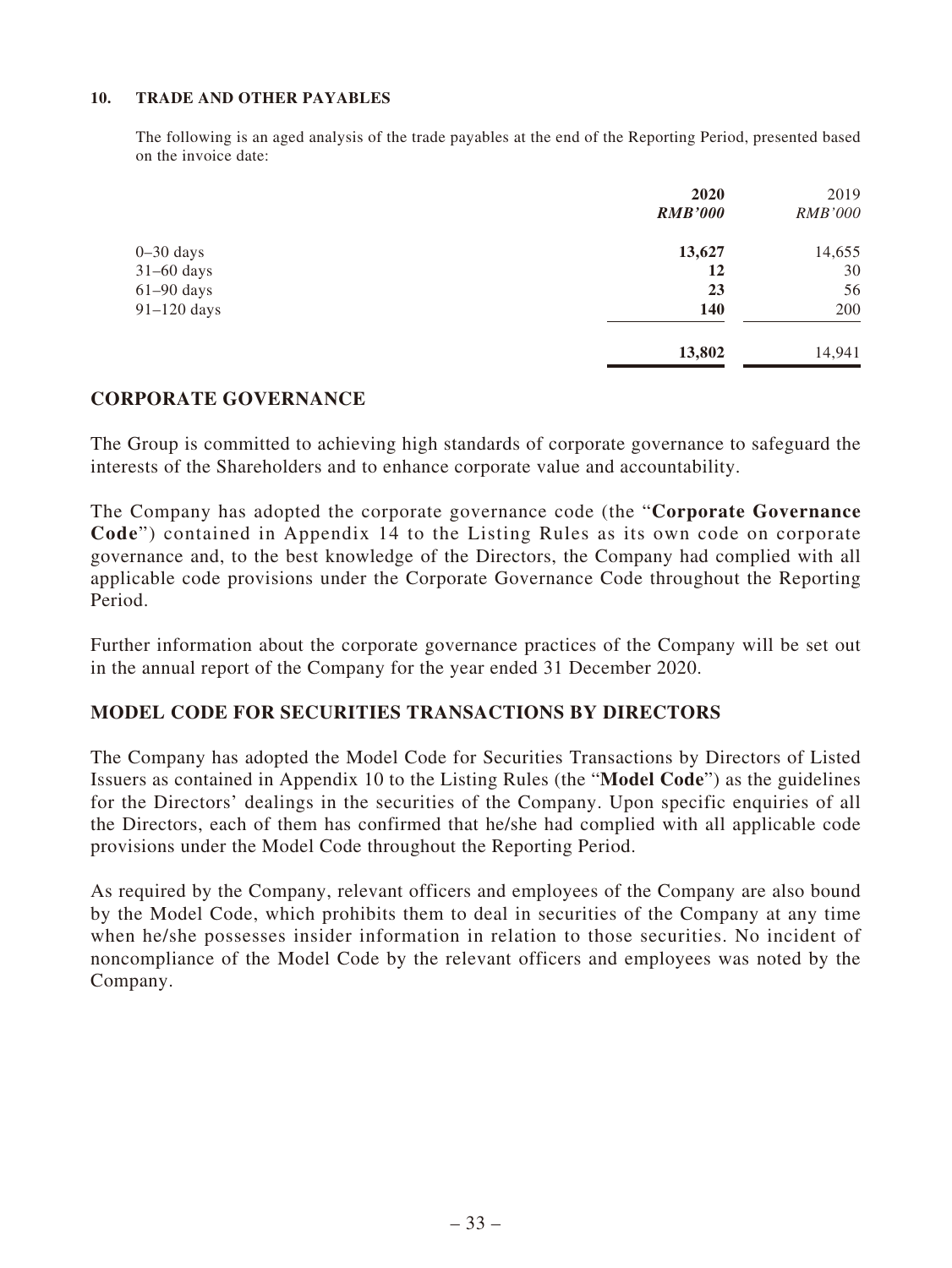# **REVIEW OF ACCOUNTS**

The Board established the Audit Committee with written terms of reference in compliance with the Corporate Governance Code. The primary duties of the Audit Committee are to assist the Board by providing an independent view of the effectiveness of the financial reporting system, risk management and internal control systems of the Group, to oversee the audit process, to develop and review the policies and to perform other duties and responsibilities as assigned by the Board. The Audit Committee consists of five members, namely Mr. Victor HUANG, Mr. John Thomas MCGINNIS, Mr. ZHAI Feng, Mr. Thomas YEOH Eng Leong and Ms. WONG Man Lai Stevie. Mr. Victor HUANG, Mr. Thomas YEOH Eng Leong and Ms. WONG Man Lai Stevie are independent non-executive Directors. The chairman of the Audit Committee is Mr. Victor HUANG, who possesses appropriate professional qualifications.

The Audit Committee has discussed with the external auditor of the Company and reviewed the annual results and the consolidated accounts of the Group for the year ended 31 December 2020. The Audit Committee has agreed with the external auditor of the Company on the annual results of the Group for the year ended 31 December 2020.

# **SCOPE OF WORK OF MESSRS. DELOITTE TOUCHE TOHMATSU**

The figures in respect of the Group's consolidated statement of financial position, consolidated statement of profit or loss and other comprehensive income, consolidated statement of cash flows and the related notes thereto for the year ended 31 December 2020 as set out in the preliminary announcement have been agreed by the Group's auditor, Messrs. Deloitte Touche Tohmatsu, to the amounts set out in the Group's audited consolidated financial statements for the year. The work performed by Messrs. Deloitte Touche Tohmatsu in this respect did not constitute an assurance engagement in accordance with Hong Kong Standards on Auditing, Hong Kong Standards on Review Engagements or Hong Kong Standards on Assurance Engagements issued by the Hong Kong Institute of Certified Public Accountants and consequently no assurance has been expressed by Messrs. Deloitte Touche Tohmatsu on the preliminary announcement.

## **PURCHASE, SALE OR REDEMPTION OF LISTED SECURITIES OF THE COMPANY**

During the Reporting Period, the Group did not purchase, sell or redeem any of the listed securities of the Company.

## **ANNUAL GENERAL MEETING**

The 2021 annual general meeting is scheduled to be held on Tuesday, 29 June 2021. A notice convening the 2021 annual general meeting will be published and despatched to the Shareholders in the manner required by the Listing Rules in due course.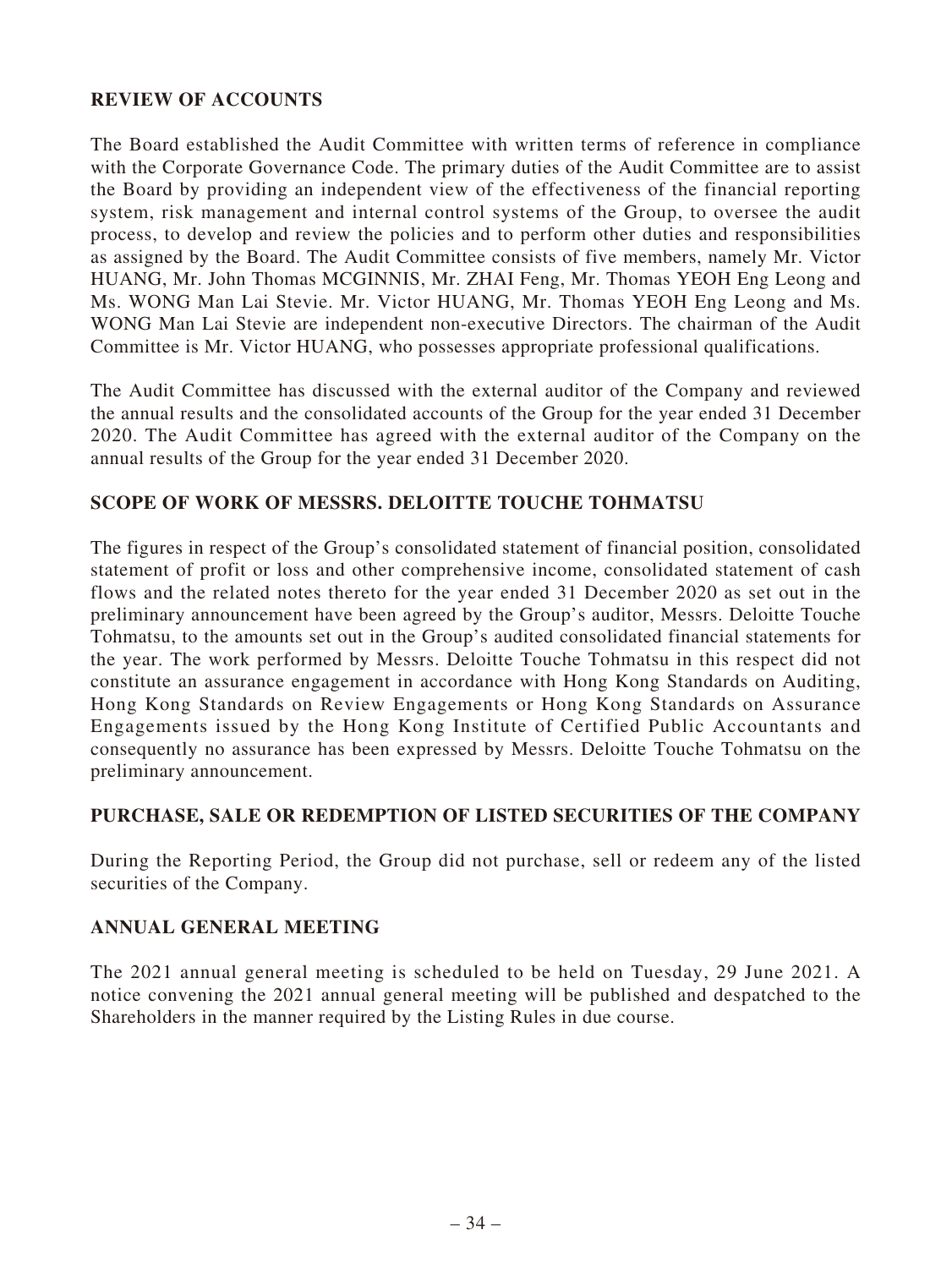# **FINAL DIVIDEND**

The Board recommends the payment of a final dividend of HK\$0.32 per ordinary share (equivalent to approximately RMB0.27 per ordinary share) payable in cash. The proposed final dividend is subject to the approval of the Shareholders at the Company's forthcoming annual general meeting to be held on Tuesday, 29 June 2021. The proposed final dividend will be declared and paid in Hong Kong dollars. Subject to the approval of the Shareholders at the Company's forthcoming annual general meeting, the proposed final dividend is expected to be paid on or around Tuesday, 20 July 2021.

## **CLOSURE OF REGISTER OF MEMBERS**

For the purposes of determining the Shareholders' eligibility to attend, speak and vote at the forthcoming annual general meeting and the Shareholders' entitlement to the proposed final dividend, the register of members of the Company will be closed as appropriate as set out below:

## **For determining the entitlement to attend, speak and vote at the forthcoming annual general meeting**

The register of members will be closed from Thursday, 24 June 2021 to Tuesday, 29 June 2021, both days inclusive, during which period no transfer of shares will be effected. In order to determine the identity of members who are entitled to attend and vote at the forthcoming annual general meeting, all share transfer documents accompanied by the relevant share certificates must be lodged for registration with the Company's share registrar in Hong Kong, Computershare Hong Kong Investor Services Limited, at Rooms 1712–1716, 17th Floor, Hopewell Centre, 183 Queen's Road East, Wanchai, Hong Kong not later than 4:30 p.m. on Wednesday, 23 June 2021.

## **For determining the entitlement to the proposed final dividend**

The register of members will be closed from Tuesday, 6 July 2021 to Friday, 9 July 2021, both days inclusive, during which period no transfer of shares will be effected. In order to qualify for the proposed final dividend for the Reporting Period, all share transfer documents accompanied by the relevant share certificates must be lodged for registration with the Company's share registrar in Hong Kong, Computershare Hong Kong Investor Services Limited, at Rooms 1712–1716, 17th Floor, Hopewell Centre, 183 Queen's Road East, Wanchai, Hong Kong not later than 4:30 p.m. on Monday, 5 July 2021.